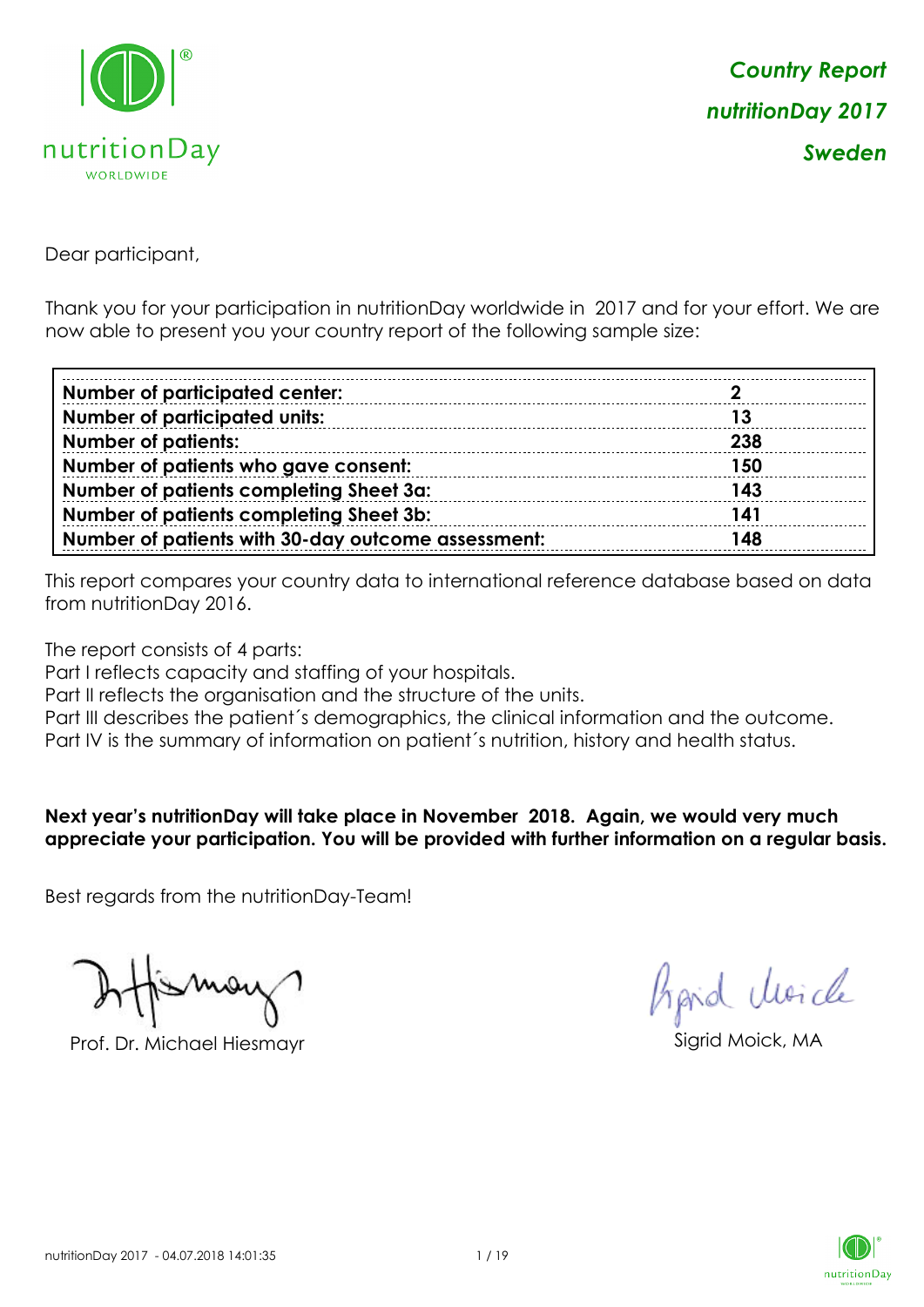## *I. Hospital capacity and staffing ("Hospital sheet")*

|                                                                                    | <b>YOUR RESULTS</b> | <b>REFERENCE RESULTS</b> |
|------------------------------------------------------------------------------------|---------------------|--------------------------|
| 1. Total number of beds in hospital                                                | 698 [435-962]       | 290 [162-548]            |
|                                                                                    |                     |                          |
| 2. Total number of admissions in the hospital last year                            | 6687 [4600-8773]    | 16544 [7529-35485]       |
|                                                                                    |                     |                          |
| 3. Total number of staff in the hospital                                           |                     |                          |
| <b>Total medical doctors</b>                                                       | 1290 [744-1835]     | 161 [64-352]             |
| <b>Medical specialists</b>                                                         | 96 [96-96]          | 108 [42-202]             |
| Medical non-specialists                                                            | 102 [102-102]       | 33 [11-78]               |
| <b>Nurses</b>                                                                      | 2685 [1565-3804]    | 347 [123-753]            |
| <b>Dieticians</b>                                                                  | $4[4-4]$            | $4[2-8]$                 |
| <b>Nutritionists</b>                                                               |                     | $1[0-4]$                 |
| Pharmacists                                                                        | $5[5-5]$            | $6[3-17]$                |
| Kitchen staff                                                                      | $6[6-6]$            | 29 [13-53]               |
|                                                                                    |                     |                          |
| <b>Full time equivalent</b>                                                        |                     |                          |
| <b>Total medical doctors</b>                                                       | 2381 [2381-2381]    | 119 [53-333]             |
| <b>Medical specialists</b>                                                         |                     | 88 [43-204]              |
| Medical non-specialists                                                            |                     | 31 [10-79]               |
| <b>Nurses</b>                                                                      | 4924 [4924-4924]    | 309 [119-725]            |
| <b>Dieticians</b>                                                                  | $2[2-2]$            | $4[2-7]$                 |
| <b>Nutritionists</b>                                                               |                     | $1[0-3]$                 |
| Pharmacists                                                                        | $5[5-5]$            | $5[3-15]$                |
| Kitchen staff                                                                      | $6[6-6]$            | 22 [13-46]               |
|                                                                                    |                     |                          |
| 4. Does the hospital have a nutrition care strategy?                               | 1 (50.0%) Yes       | 203 (77.5%) Yes          |
|                                                                                    |                     |                          |
| 5. Which nutrition-related standards or routine activities exist in your hospital? |                     |                          |
| Nutrition training is available                                                    | 1 (50.0%) Yes       | 170 (64.9%) Yes          |
| Nutrition steering committee is available                                          | 1 (50.0%) Yes       | 151 (57.6%) Yes          |
| Quality indicators are recorded and reported to national<br>or regional level      | 1 (50.0%) Yes       | 105 (40.1%) Yes          |
| Quality indicators are used for internal benchmarking                              | 2 (100%) Yes        | 134 (51.1%) Yes          |
| Patient feedback about food and food service is collected<br>using a questionnaire | 1 (50.0%) Yes       | 184 (70.2%) Yes          |
| None                                                                               |                     | 17 (6.5%) Yes            |
| No answer given                                                                    |                     |                          |

### **6. Which codes are available /routinely used in your hospital for billing and reimbursement purposes?**

| Codes available            |                          |                 |
|----------------------------|--------------------------|-----------------|
| <b>Nutrition Support</b>   | 1 (50.0%) Yes            | 121 (46.2%) Yes |
| Oral nutrition supplements | $\overline{\phantom{0}}$ | 99 (37.8%) Yes  |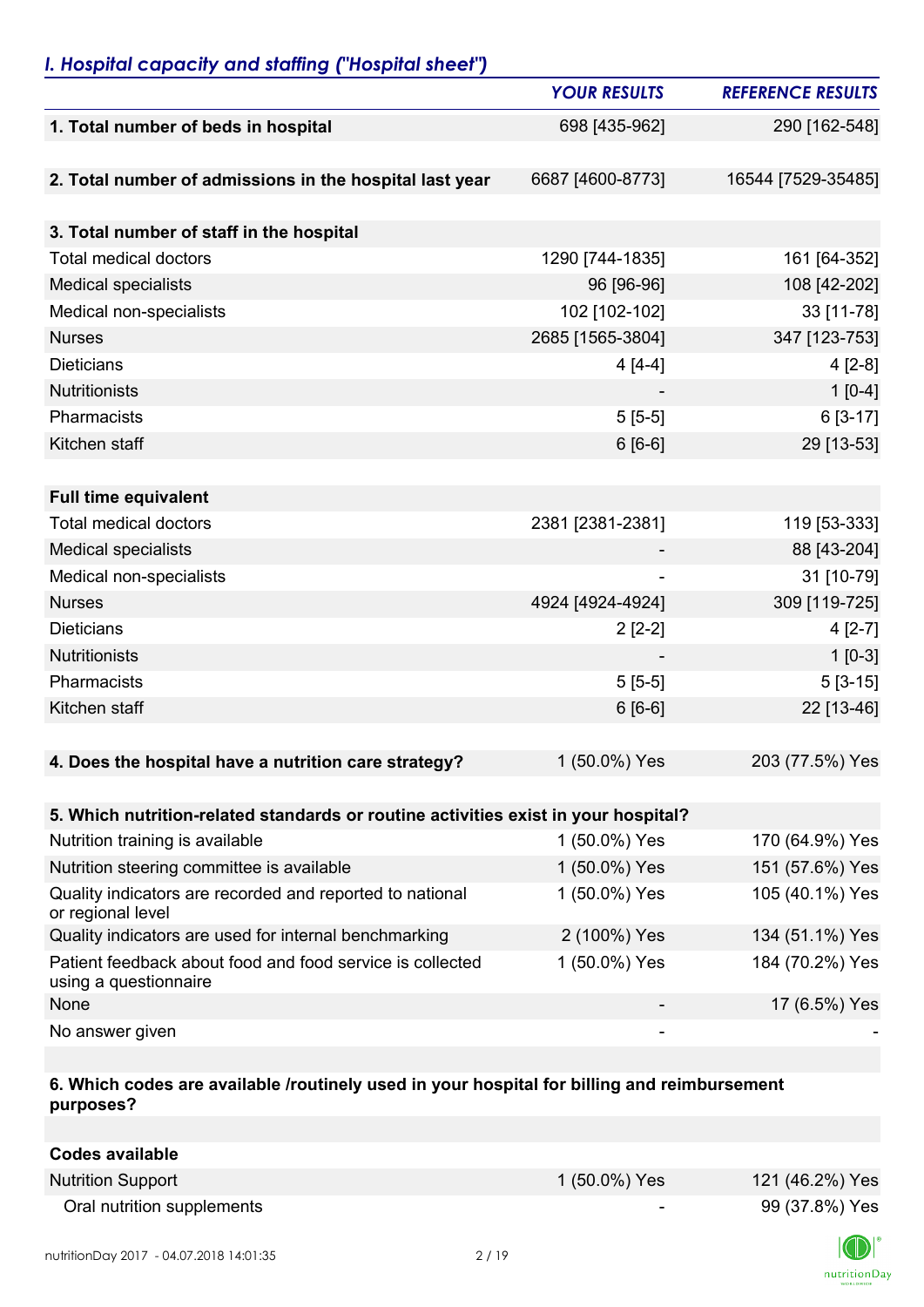| Parenteral nutrition                                      | 1 (50.0%) Yes | 139 (53.1%) Yes |
|-----------------------------------------------------------|---------------|-----------------|
| <b>Enteral nutrition</b>                                  | 1 (50.0%) Yes | 119 (45.4%) Yes |
| Dietary counseling                                        |               | 86 (32.8%) Yes  |
| Specific dietary interventions                            |               | 70 (26.7%) Yes  |
| Screening for malnutrition                                |               | 61 (23.3%) Yes  |
| <b>Risk of malnutrition</b>                               | 1 (50.0%) Yes | 63 (24.0%) Yes  |
| Malnutrition (in general)                                 | 1 (50.0%) Yes | 118 (45.0%) Yes |
| Severity of malnutrition (i.e. mild, moderate, severe)    |               | 114 (43.5%) Yes |
| No information available from billing/finance/controlling | 1 (50.0%) Yes | 39 (14.9%) Yes  |
| No answer given                                           |               | 21 (8.0%)       |
|                                                           |               |                 |
| <b>Codes routinely used</b>                               |               |                 |
| <b>Nutrition Support</b>                                  | 1 (50.0%) Yes | 100 (38.2%) Yes |
| Oral nutrition supplements                                |               | 82 (31.3%) Yes  |
| Parenteral nutrition                                      | 1 (50.0%) Yes | 123 (46.9%) Yes |
| <b>Enteral nutrition</b>                                  | 1 (50.0%) Yes | 103 (39.3%) Yes |
| Dietary counseling                                        |               | 68 (26.0%) Yes  |
| Specific dietary interventions                            |               | 59 (22.5%) Yes  |
| Screening for malnutrition                                |               | 48 (18.3%) Yes  |
| <b>Risk of malnutrition</b>                               | 1 (50.0%) Yes | 44 (16.8%) Yes  |
| Malnutrition (in general)                                 | 1 (50.0%) Yes | 98 (37.4%) Yes  |
| Severity of malnutrition (i.e. mild, moderate, severe)    |               | 98 (37.4%) Yes  |
| No information available from billing/finance/controlling | 1 (50.0%) Yes | 46 (17.6%) Yes  |
| No answer given                                           |               | 31(1.5%)        |

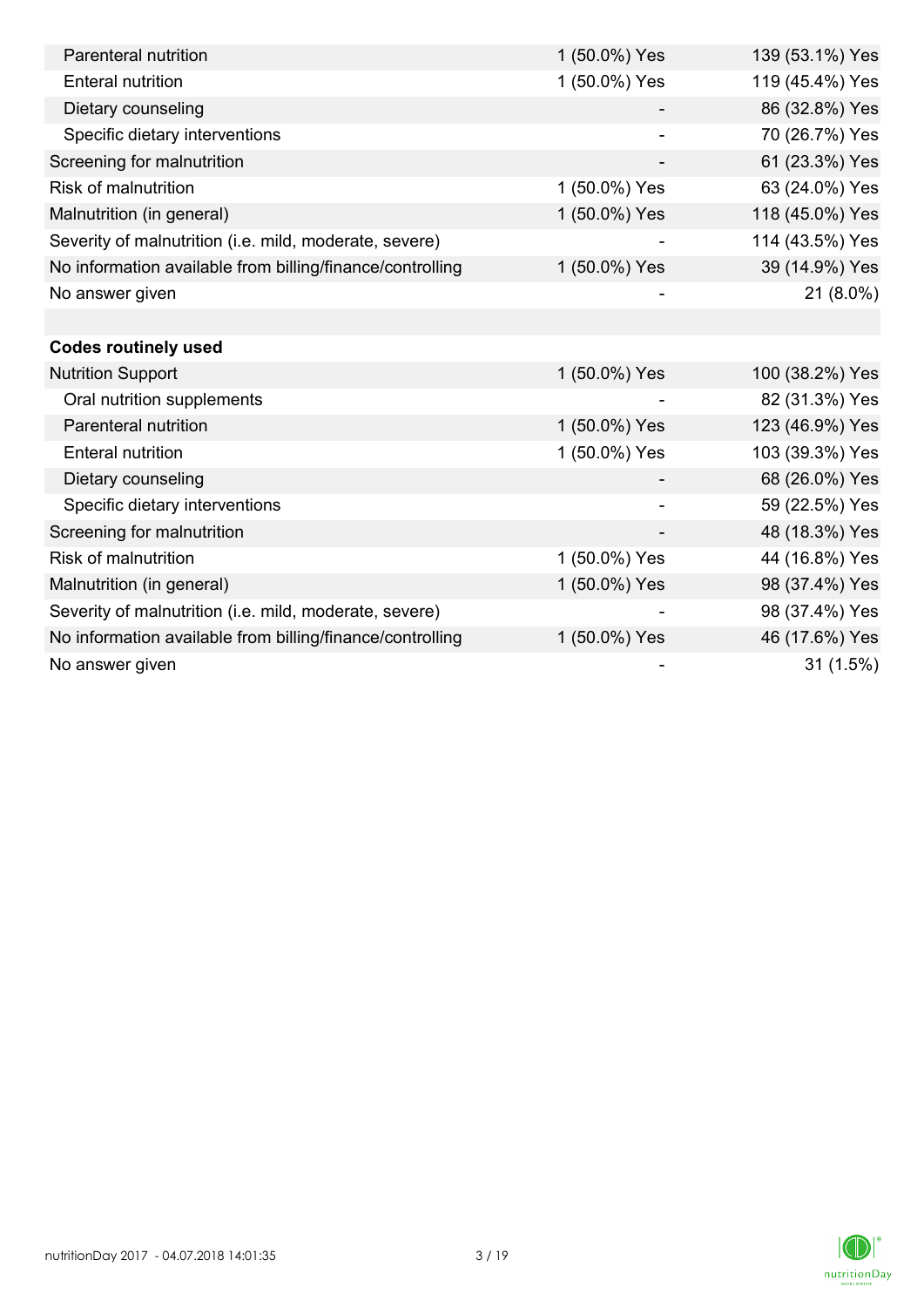# *II. Unit organisation and structures ("Sheet 1a/1b")*

|                                                                       | <b>YOUR RESULTS</b> | <b>REFERENCE RESULTS</b> |
|-----------------------------------------------------------------------|---------------------|--------------------------|
|                                                                       |                     |                          |
| Internal Medicine / General                                           | $2(15.4\%)$         | 20.2%                    |
| Internal Medicine / Cardiology                                        |                     | 5.5%                     |
| Internal Medicine / Gastroenterology & hepatology                     | 1(7.7%)             | 6.5%                     |
| Internal Medicine / Geriatrics                                        | $1(7.7\%)$          | 8.2%                     |
| Internal Medicine / Infectious diseases                               |                     | 1.1%                     |
| Internal Medicine / Nephrology                                        |                     | 1.1%                     |
| Internal Medicine / Oncology (incl. radiotherapy)                     |                     | 7.6%                     |
| Interdisciplinary                                                     |                     | 4.4%                     |
| Long term care                                                        |                     | 2.1%                     |
| Neurology                                                             | $4(30.8\%)$         | 2.9%                     |
| Surgery / General                                                     | 4 (30.8%)           | 17.3%                    |
| Surgery/ Cardiac/Vascular/Thoracic                                    |                     | 1.5%                     |
| Surgery / Neurosurgery                                                |                     | 1.1%                     |
| Surgery / Orthopedic                                                  | $1(7.7\%)$          | 4.2%                     |
| Trauma                                                                |                     | 1.5%                     |
| Ear Nose Throat (ENT)                                                 |                     | 1.5%                     |
| Gynecology / Obstetrics                                               | $\overline{a}$      | 2.1%                     |
| Pediatrics                                                            |                     | 0.0%                     |
| Psychiatry                                                            |                     | 0.6%                     |
| <b>Others</b>                                                         |                     | 10.7%                    |
|                                                                       |                     |                          |
| 2. Number of registered inpatients at noon                            | 21 [14-22]          | 25 [18-34]               |
|                                                                       |                     |                          |
| 3. Total bed capacity of the unit                                     | 24 [14-25]          | 31 [25-44]               |
|                                                                       |                     |                          |
| 4. Number of each type of staff in the unit for TODAY's morning shift |                     |                          |
|                                                                       |                     |                          |
| <b>Fully trained</b>                                                  |                     |                          |
| <b>Medical doctors</b>                                                | $5[4-6]$            | $4[2-8]$                 |
| <b>Nurses</b>                                                         | $5[3-6]$            | $5[4-8]$                 |
| Nursing aides                                                         | $5[4-7]$            | $2[1-4]$                 |
| <b>Dieticians</b>                                                     | $0 [0-1]$           | $1 [0-1]$                |
| <b>Nutritionists</b>                                                  | $0 [0-0]$           | $0 [0-1]$                |
| Administrative staff                                                  | $2[2-3]$            | $1[0-2]$                 |
| Other staff involved in patient care                                  | $2[1-5]$            | $1[0-3]$                 |
|                                                                       |                     |                          |
| In training                                                           |                     |                          |
| <b>Medical doctors</b>                                                | $2[1-9]$            | $1[0-3]$                 |
| <b>Medical students</b>                                               | $2[1-2]$            | $0 [0-2]$                |
| <b>Nurses</b>                                                         | $1[1-2]$            | $1 [0-3]$                |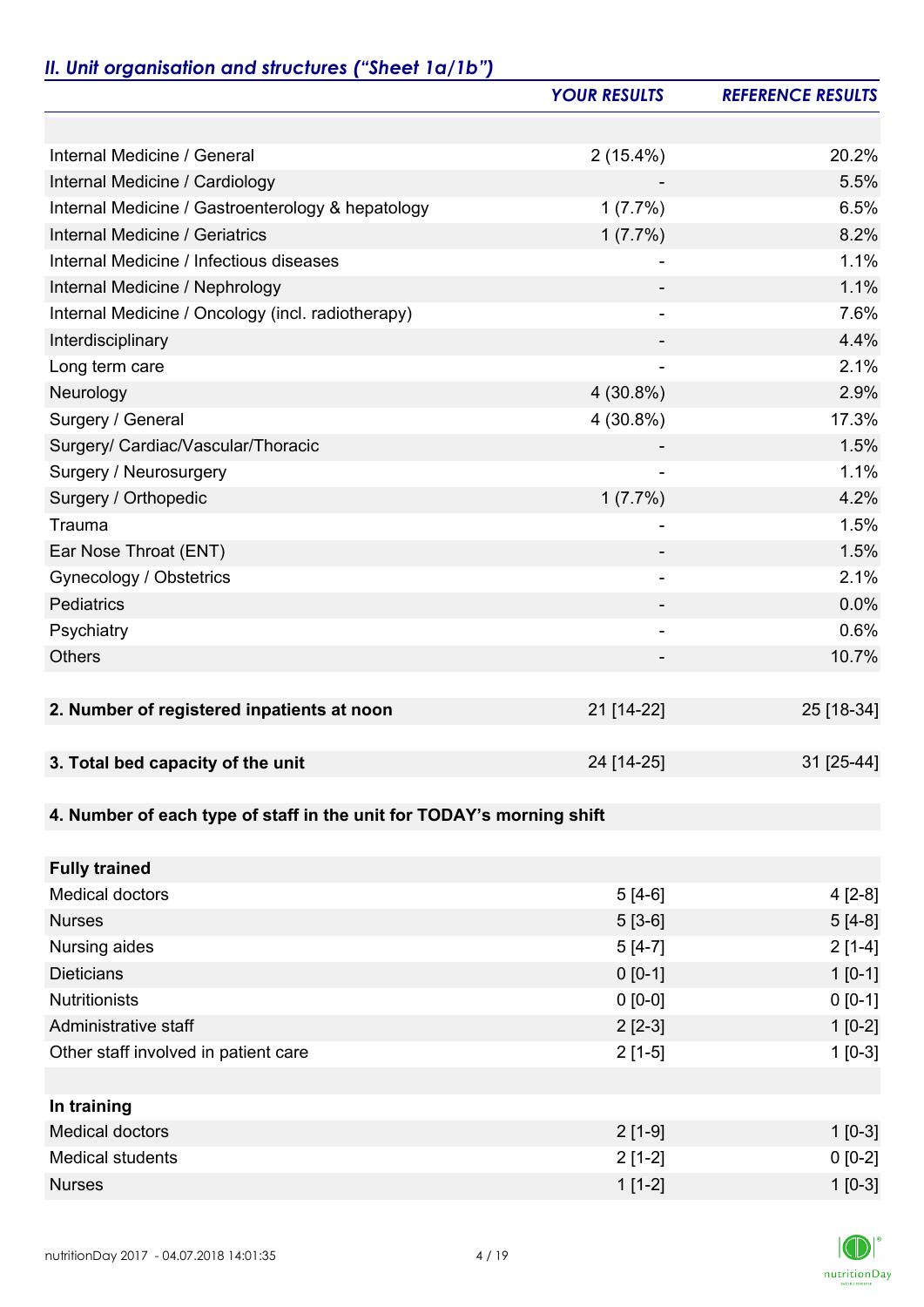| Nursing aides                                                                                       | $1[1-1]$       | $0[0-0]$                       |
|-----------------------------------------------------------------------------------------------------|----------------|--------------------------------|
| <b>Dieticians</b>                                                                                   | $0 [0-0]$      | $0 [0-0]$                      |
| <b>Nutritionists</b>                                                                                | $0 [0-0]$      | $0 [0-0]$                      |
| Other staff involved in patient care                                                                | $0 [0-0]$      | $0 [0-0]$                      |
|                                                                                                     |                |                                |
| 5. Is there a nutrition support team in your hospital<br>available?                                 | 11 (84.6%) Yes | 337 (74.2%) Yes                |
| 6. Does the unit have a nutrition care strategy?                                                    | 10 (76.9%) Yes | 330 (72.7%) Yes                |
|                                                                                                     |                |                                |
| 7. Is there a person in your unit responsible for<br>nutrition care?                                | 13 (100%) Yes  | 331 (72.9%) Yes                |
| 8. Is there a dietician, nutritionist or dietetic assistant<br>available for your unit?             | 13 (100%) Yes  | 410 (90.3%) Yes                |
| 9. Is specific staff responsible for providing feeding<br>assistance to patients during meal times? | 3 (23.1%) Yes  | 282 (62.1%) Yes                |
| 10. How do you MAINLY screen/monitor patients for<br>malnutrition?                                  |                |                                |
|                                                                                                     |                |                                |
| At admission                                                                                        |                |                                |
| No routine screening<br>No fixed criteria                                                           |                | 46 (9.7%) Yes                  |
| Experience / visual assessment only                                                                 | 1 (7.7%) Yes   | 10 (2.1%) Yes<br>43 (9.1%) Yes |
| Weighing / BMI only                                                                                 | 1 (7.7%) Yes   | 66 (13.9%) Yes                 |
| Nutritional Risk Screening (NRS) 2002                                                               | 3 (23.1%) Yes  | 136 (28.6%) Yes                |
| Malnutrition Universal Screening Tool (MUST)                                                        |                | 29 (6.1%) Yes                  |
| Malnutrition Screening tool (MST)                                                                   |                | 42 (8.8%) Yes                  |
| <b>SNAQ</b>                                                                                         |                | 2 (0.42%) Yes                  |
| Other formal tool                                                                                   | 8 (61.5%) Yes  | 77 (16.2%) Yes                 |
| I do not know                                                                                       |                | 3 (0.63%) Yes                  |
| Missing                                                                                             | $\overline{a}$ | $21(4.4\%)$                    |
|                                                                                                     |                |                                |
| <b>During hospital stay</b>                                                                         |                |                                |
| No routine monitoring                                                                               |                | 44 (9.3%) Yes                  |
| No fixed criteria                                                                                   | 1 (7.7%) Yes   | 44 (9.3%) Yes                  |
| Experience / visual assessment only                                                                 | 1 (7.7%) Yes   | 90 (18.9%) Yes                 |
| Weighing / BMI only                                                                                 | 6 (46.2%) Yes  | 136 (28.6%) Yes                |
| Other formal tool                                                                                   | 5 (38.5%) Yes  | 130 (27.4%) Yes                |
| I do not know                                                                                       |                | 10 (2.1%) Yes                  |
| Missing                                                                                             |                | $21(4.4\%)$                    |
|                                                                                                     |                |                                |
| 11a. Do you routinely use guidelines or standards for<br>nutrition care?                            | 12 (92.3%) Yes | 354 (78.8%) Yes                |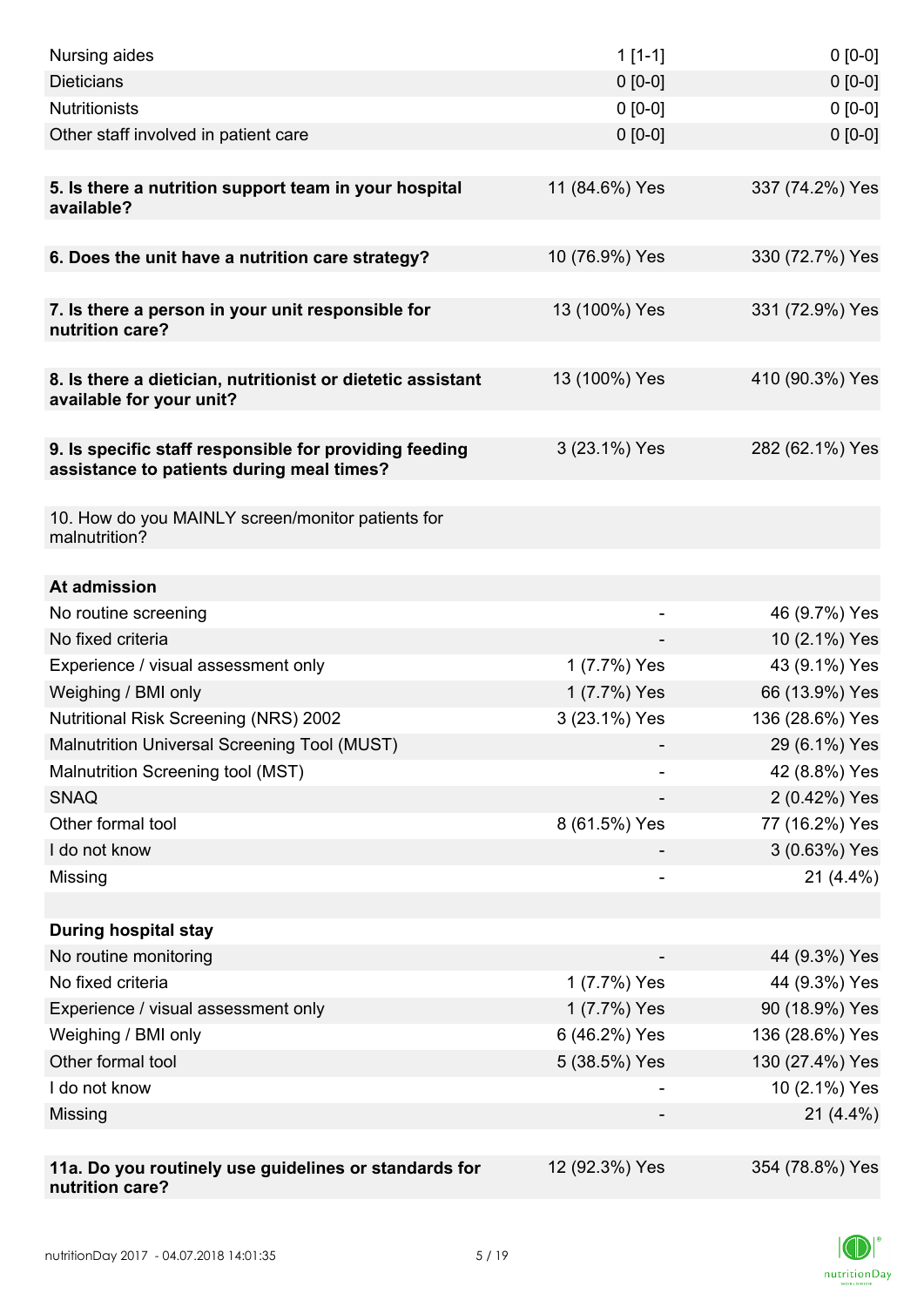| 11b. If yes, which one is mainly used?                            |                          |                 |
|-------------------------------------------------------------------|--------------------------|-----------------|
| International guidelines                                          | $\overline{\phantom{a}}$ | 91 (25.7%) Yes  |
| National guidelines                                               | 5 (41.7%) Yes            | 56 (15.8%) Yes  |
| Standards on hospital level                                       | 5 (41.7%) Yes            | 119 (33.6%) Yes |
| Standards on unit level                                           |                          | 24 (6.8%) Yes   |
| Individual patient nutrition care plans                           | 1 (8.3%) Yes             | 57 (16.1%) Yes  |
| Other                                                             |                          | 4 (1.1%) Yes    |
| Missing                                                           | $1(8.3\%)$               | 3(0.85%)        |
|                                                                   |                          |                 |
| 12. What is routinely done in your unit for given patient groups? |                          |                 |
|                                                                   |                          |                 |
| At risk                                                           |                          |                 |
| Watchful waiting                                                  | 4 (30.8%) Yes            | 142 (29.9%) Yes |
| Discuss nutrition care activities during ward rounds              | 10 (76.9%) Yes           | 199 (41.9%) Yes |
| Develop an individual nutrition care plan                         | 12 (92.3%) Yes           | 251 (52.8%) Yes |
| Initiate treatment / nutrition intervention                       | 11 (84.6%) Yes           | 286 (60.2%) Yes |
| Consult a nutrition expert (dietician, nutritionist, etc.)        | 12 (92.3%) Yes           | 292 (61.5%) Yes |
| Consult a medical professional                                    | 11 (84.6%) Yes           | 178 (37.5%) Yes |
| Calculate energy requirements                                     | 6 (46.2%) Yes            | 240 (50.5%) Yes |
| Calculate protein requirements                                    | 5 (38.5%) Yes            | 234 (49.3%) Yes |
|                                                                   |                          |                 |
| <b>Malnourished</b>                                               |                          |                 |
| Watchful waiting                                                  | 3 (23.1%) Yes            | 101 (21.3%) Yes |
| Discuss nutrition care activities during ward rounds              | 7 (53.8%) Yes            | 218 (45.9%) Yes |
| Develop an individual nutrition care plan                         | 7 (53.8%) Yes            | 267 (56.2%) Yes |
| Initiate treatment / nutrition intervention                       | 9 (69.2%) Yes            | 316 (66.5%) Yes |
| Consult a nutrition expert (dietician, nutritionist, etc.)        | 8 (61.5%) Yes            | 294 (61.9%) Yes |
| Consult a medical professional                                    | 9 (69.2%) Yes            | 192 (40.4%) Yes |
| Calculate energy requirements                                     | 4 (30.8%) Yes            | 270 (56.8%) Yes |
| Calculate protein requirements                                    | 4 (30.8%) Yes            | 266 (56.0%) Yes |
|                                                                   |                          |                 |
| <b>Every patient</b>                                              |                          |                 |
| Watchful waiting                                                  | 3 (23.1%) Yes            | 204 (42.9%) Yes |
| Discuss nutrition care activities during ward rounds              | 3 (23.1%) Yes            | 131 (27.6%) Yes |
| Develop an individual nutrition care plan                         |                          | 79 (16.6%) Yes  |
| Initiate treatment / nutrition intervention                       | 1 (7.7%) Yes             | 61 (12.8%) Yes  |
| Consult a nutrition expert (dietician, nutritionist, etc.)        |                          | 77 (16.2%) Yes  |
| Consult a medical professional                                    |                          | 105 (22.1%) Yes |
| Calculate energy requirements                                     | 1 (7.7%) Yes             | 56 (11.8%) Yes  |
| Calculate protein requirements                                    | 1 (7.7%) Yes             | 50 (10.5%) Yes  |
|                                                                   |                          |                 |
| <b>Never</b>                                                      |                          |                 |
| Watchful waiting                                                  | 1 (7.7%) Yes             | 35 (7.4%) Yes   |
| Discuss nutrition care activities during ward rounds              | 1 (7.7%) Yes             | 38 (8.0%) Yes   |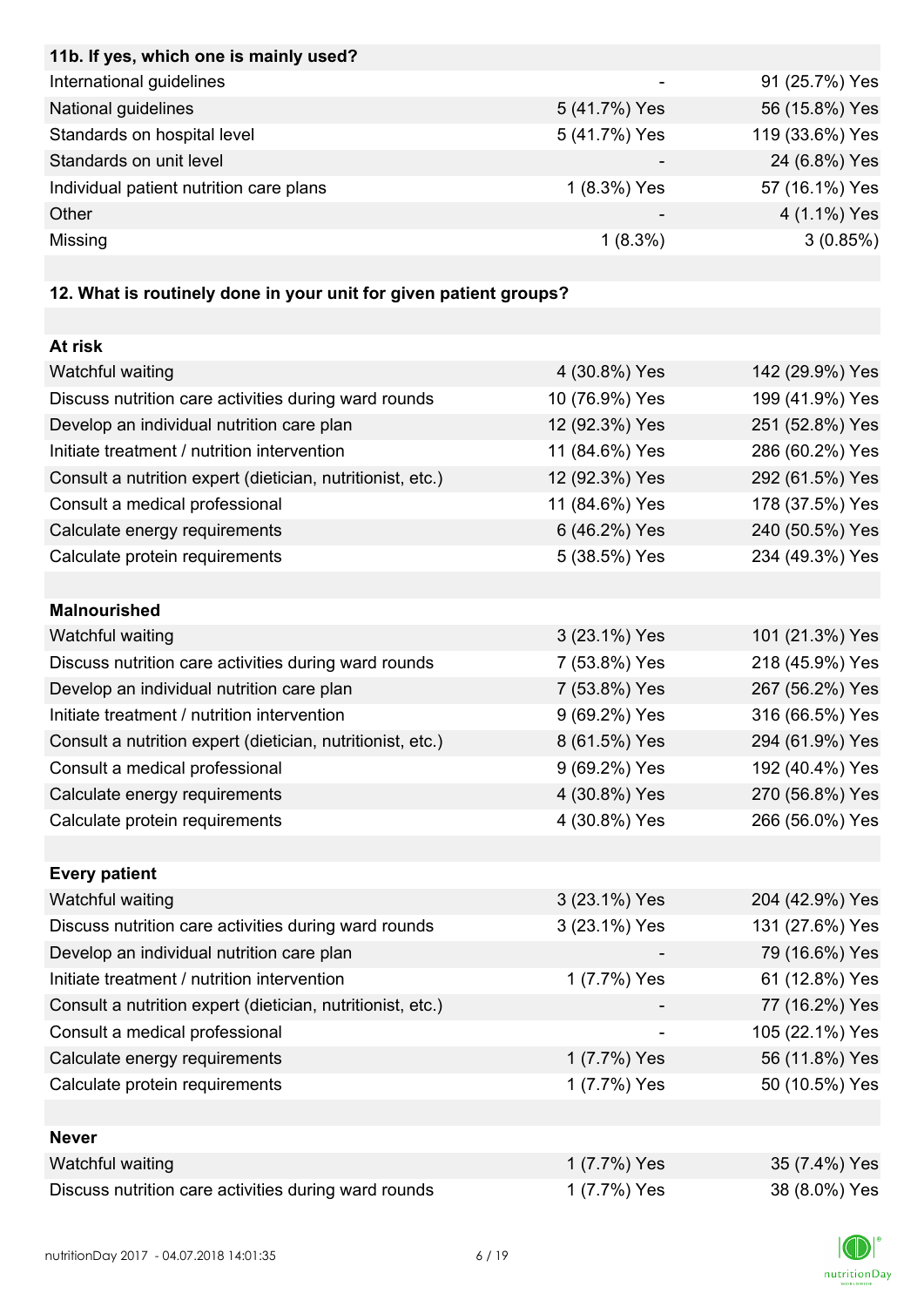| Develop an individual nutrition care plan                          | 1 (7.7%) Yes   | 32 (6.7%) Yes   |
|--------------------------------------------------------------------|----------------|-----------------|
| Initiate treatment / nutrition intervention                        |                | 6 (1.3%) Yes    |
| Consult a nutrition expert (dietician, nutritionist, etc.)         |                | 8 (1.7%) Yes    |
| Consult a medical professional                                     |                | 49 (10.3%) Yes  |
| Calculate energy requirements                                      | 4 (30.8%) Yes  | 51 (10.7%) Yes  |
| Calculate protein requirements                                     | 5 (38.5%) Yes  | 55 (11.6%) Yes  |
|                                                                    |                |                 |
| I do not know                                                      |                |                 |
| Watchful waiting                                                   | 5 (38.5%) Yes  | 22 (4.6%) Yes   |
| Discuss nutrition care activities during ward rounds               |                | 11 (2.3%) Yes   |
| Develop an individual nutrition care plan                          |                | 5 (1.1%) Yes    |
| Initiate treatment / nutrition intervention                        | ۰              | 5 (1.1%) Yes    |
| Consult a nutrition expert (dietician, nutritionist, etc.)         |                | 4 (0.84%) Yes   |
| Consult a medical professional                                     | 1 (7.7%) Yes   | 19 (4.0%) Yes   |
| Calculate energy requirements                                      | 1 (7.7%) Yes   | 12 (2.5%) Yes   |
| Calculate protein requirements                                     | 1 (7.7%) Yes   | 14 (2.9%) Yes   |
|                                                                    |                |                 |
| 13. When do you routinely weigh your patients?                     |                |                 |
| at admission                                                       | 8 (61.5%) Yes  | 300 (63.2%) Yes |
| Within 24 hours                                                    | 4 (30.8%) Yes  | 70 (14.7%) Yes  |
| Within 48 hours                                                    | 1 (7.7%) Yes   | 20 (4.2%) Yes   |
| Within 72 hours                                                    |                | 14 (2.9%) Yes   |
| Every week                                                         | 5 (38.5%) Yes  | 164 (34.5%) Yes |
| Occasionally                                                       | 3 (23.1%) Yes  | 60 (12.6%) Yes  |
| When requested                                                     | 8 (61.5%) Yes  | 212 (44.6%) Yes |
| At discharge                                                       | 1 (7.7%) Yes   | 22 (4.6%) Yes   |
| Never                                                              |                | 8 (1.7%) Yes    |
| I do not know                                                      |                | 1 (0.21%) Yes   |
| No answer given                                                    | $1(2.9\%)$     | 23 (4.8%)       |
|                                                                    |                |                 |
| 14. What do you do to support adequate food intake of patients?    |                |                 |
| Offer additional meals or in between snacks                        | 11 (84.6%) Yes | 350 (73.7%) Yes |
| Offer meal choices                                                 | 11 (84.6%) Yes | 348 (73.3%) Yes |
| Offer different portion sizes                                      | 13 (100%) Yes  | 292 (61.5%) Yes |
| Consider food presentation                                         | 9 (69.2%) Yes  | 198 (41.7%) Yes |
| Change food texture/consistency as needed                          | 13 (100%) Yes  | 389 (81.9%) Yes |
| Consider patient problems with eating and drinking                 | 13 (100%) Yes  | 385 (81.1%) Yes |
| Ensure that mealtimes are undisturbed/protected<br>mealtime policy | 4 (30.8%) Yes  | 58 (12.2%) Yes  |
| Promote positive eating environment                                | 5 (38.5%) Yes  | 92 (19.4%) Yes  |
| Consider cultural/religious preferences                            | 10 (76.9%) Yes | 200 (42.1%) Yes |
| Consider patient allergies / intolerances                          | 13 (100%) Yes  | 228 (48.0%) Yes |
| Other                                                              |                | 29 (6.1%) Yes   |
| I do not know                                                      |                | 6 (1.3%) Yes    |
| No answer given                                                    |                | $21(4.4\%)$     |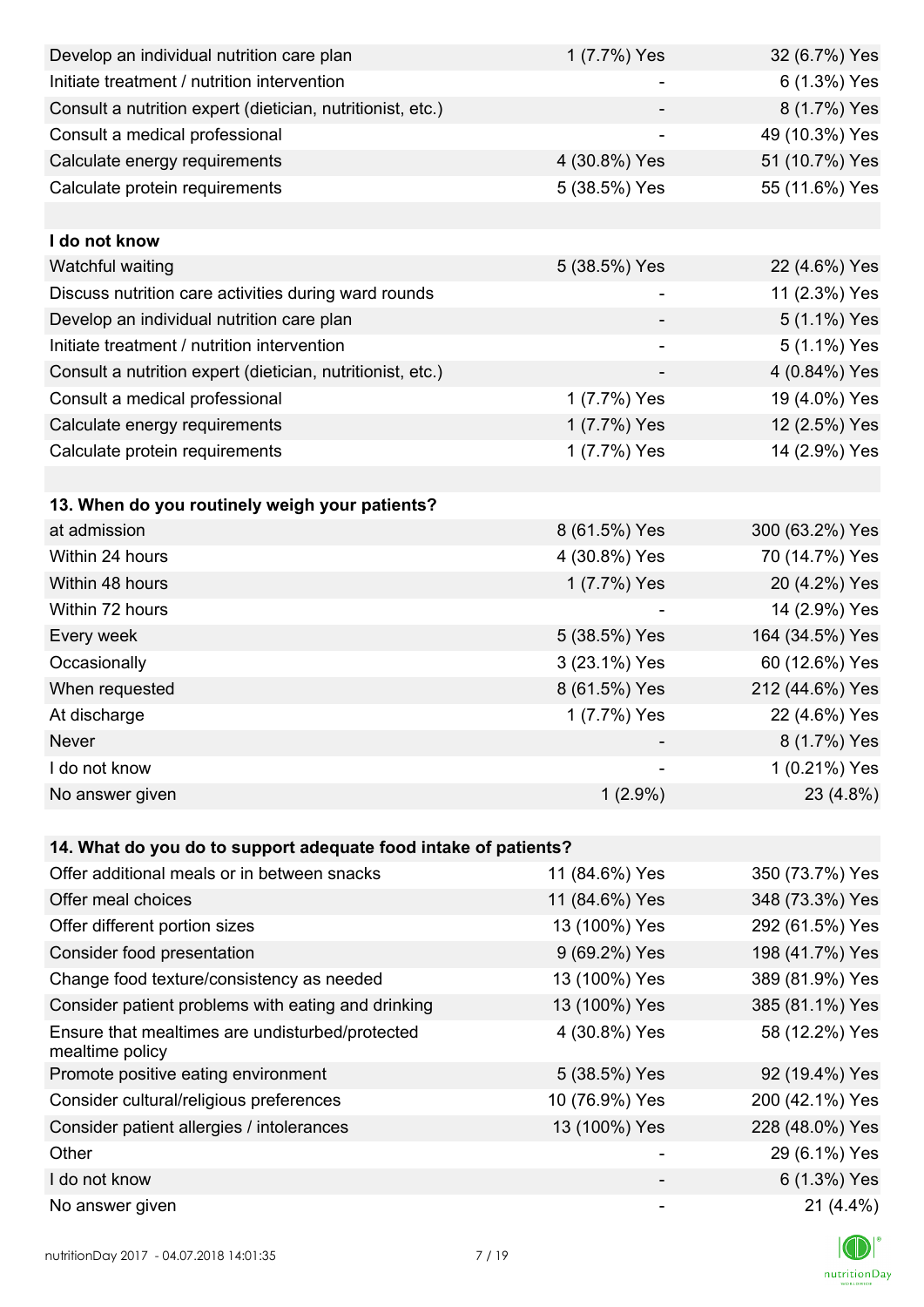| 15. Which nutrition-related standards or routine activities exist in your unit?    |                |                 |
|------------------------------------------------------------------------------------|----------------|-----------------|
| Nutrition training is available                                                    | 7 (53.8%) Yes  | 267 (56.2%) Yes |
| Reporting of nutrition related information to hospital<br>managers                 | 3 (23.1%) Yes  | 211 (44.4%) Yes |
| Quality indicators are recorded and reported to national<br>or regional level      | 4 (30.8%) Yes  | 131 (27.6%) Yes |
| Quality indicators are used for internal benchmarking                              | 7 (53.8%) Yes  | 175 (36.8%) Yes |
| Patient feedback about food and food service is collected<br>using a questionnaire | 7 (53.8%) Yes  | 302 (63.6%) Yes |
| None                                                                               | -              | 21 (4.4%) Yes   |
| I do not know                                                                      | 1 (7.7%) Yes   | 13 (2.7%) Yes   |
| No answer given                                                                    | -              | 37 (7.8%)       |
|                                                                                    |                |                 |
| 16. At admission what is asked and documented?                                     |                |                 |
| Change in weight                                                                   | 11 (84.6%) Yes | 373 (78.5%) Yes |
| Eating habits/difficulties                                                         | 13 (100%) Yes  | 349 (73.5%) Yes |
| Nutrition before admission                                                         | 9 (69.2%) Yes  | 271 (57.1%) Yes |
| None                                                                               |                | 9 (1.9%) Yes    |
| I do not know                                                                      |                | 5 (1.1%) Yes    |
| No answer given                                                                    |                | 39 (8.2%)       |
|                                                                                    |                |                 |

### **17. On what forms is there a specific part about eating, nutrition or malnutrition?**

| a. Patient Record has a section for                                                  |                |                 |
|--------------------------------------------------------------------------------------|----------------|-----------------|
| indicating if the patient is malnourished or at risk of<br>malnutrition              | 13 (100%) Yes  | 335 (70.5%) Yes |
| nutrition treatment                                                                  | 8 (61.5%) Yes  | 280 (58.9%) Yes |
| None                                                                                 |                | 30 (6.3%) Yes   |
| I do not know                                                                        |                | 4 (0.84%) Yes   |
|                                                                                      |                |                 |
| b. Discharge Letter                                                                  |                |                 |
| summarizes nutrition treatment received during stay                                  | 7 (53.8%) Yes  | 171 (36.0%) Yes |
| makes future nutrition-related recommendations                                       | 8 (61.5%) Yes  | 269 (56.6%) Yes |
| None                                                                                 |                | 56 (11.8%) Yes  |
| I do not know                                                                        | 2 (15.4%) Yes  | 26 (5.5%) Yes   |
|                                                                                      |                |                 |
| 18. Do you provide brochures about malnutrition to at<br>risk/malnourished patients? |                | 171 (44.5%) Yes |
|                                                                                      |                |                 |
| 19. Who filled in this sheet?                                                        |                |                 |
| <b>Head staff</b>                                                                    |                | 120 (25.3%) Yes |
| Dietician                                                                            | 1 (7.7%) Yes   | 244 (51.4%) Yes |
| <b>Nurse</b>                                                                         | 12 (92.3%) Yes | 127 (26.7%) Yes |
| Physician                                                                            |                | 74 (15.6%) Yes  |
| Administrative staff                                                                 |                | 4 (0.84%) Yes   |

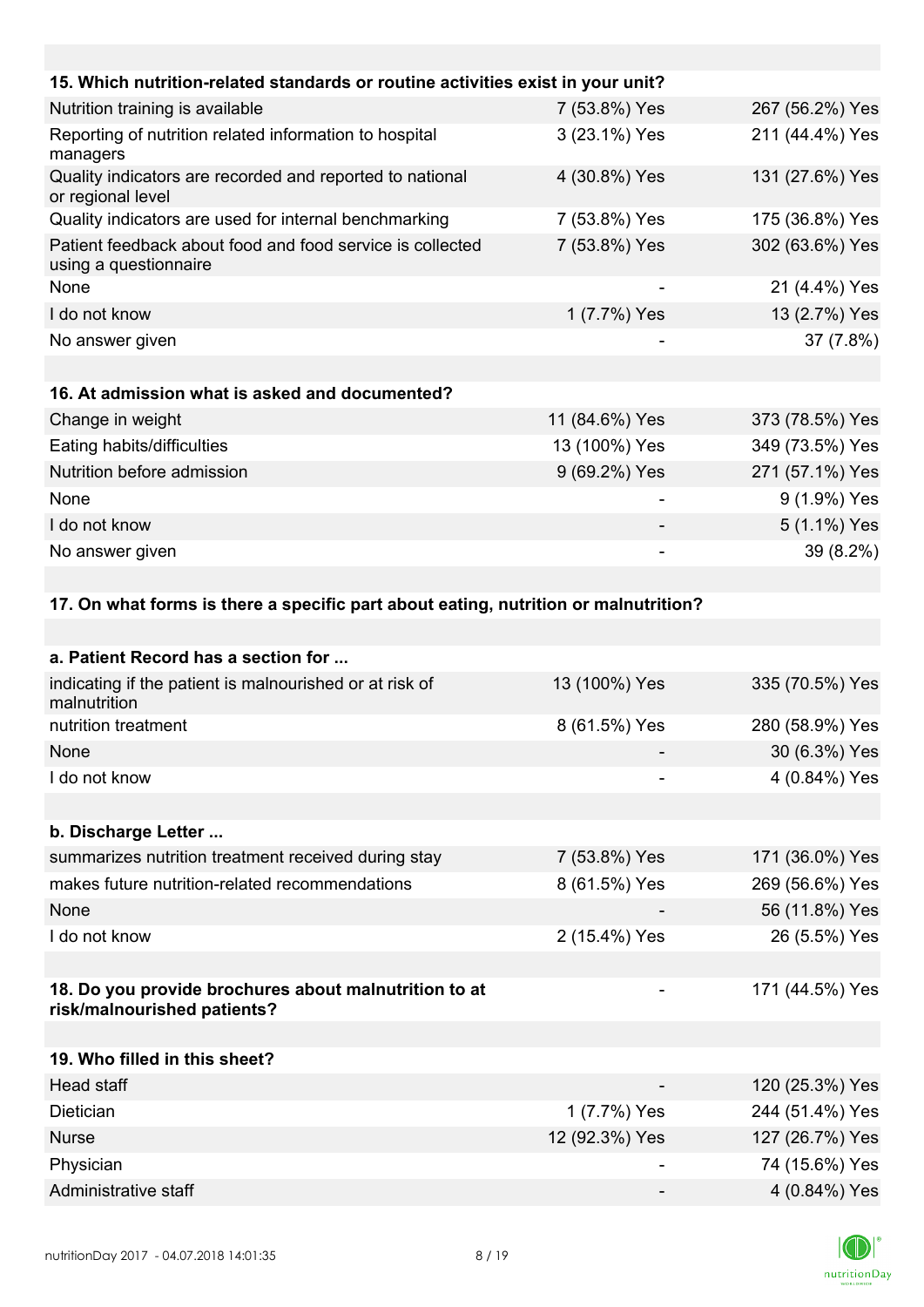| Other         | 9 (69.2%) Yes            | 8 (1.7%) Yes             |
|---------------|--------------------------|--------------------------|
| None          | $\overline{\phantom{0}}$ | $\overline{\phantom{0}}$ |
| I do not know | $\overline{\phantom{0}}$ | 3 (0.63%) Yes            |

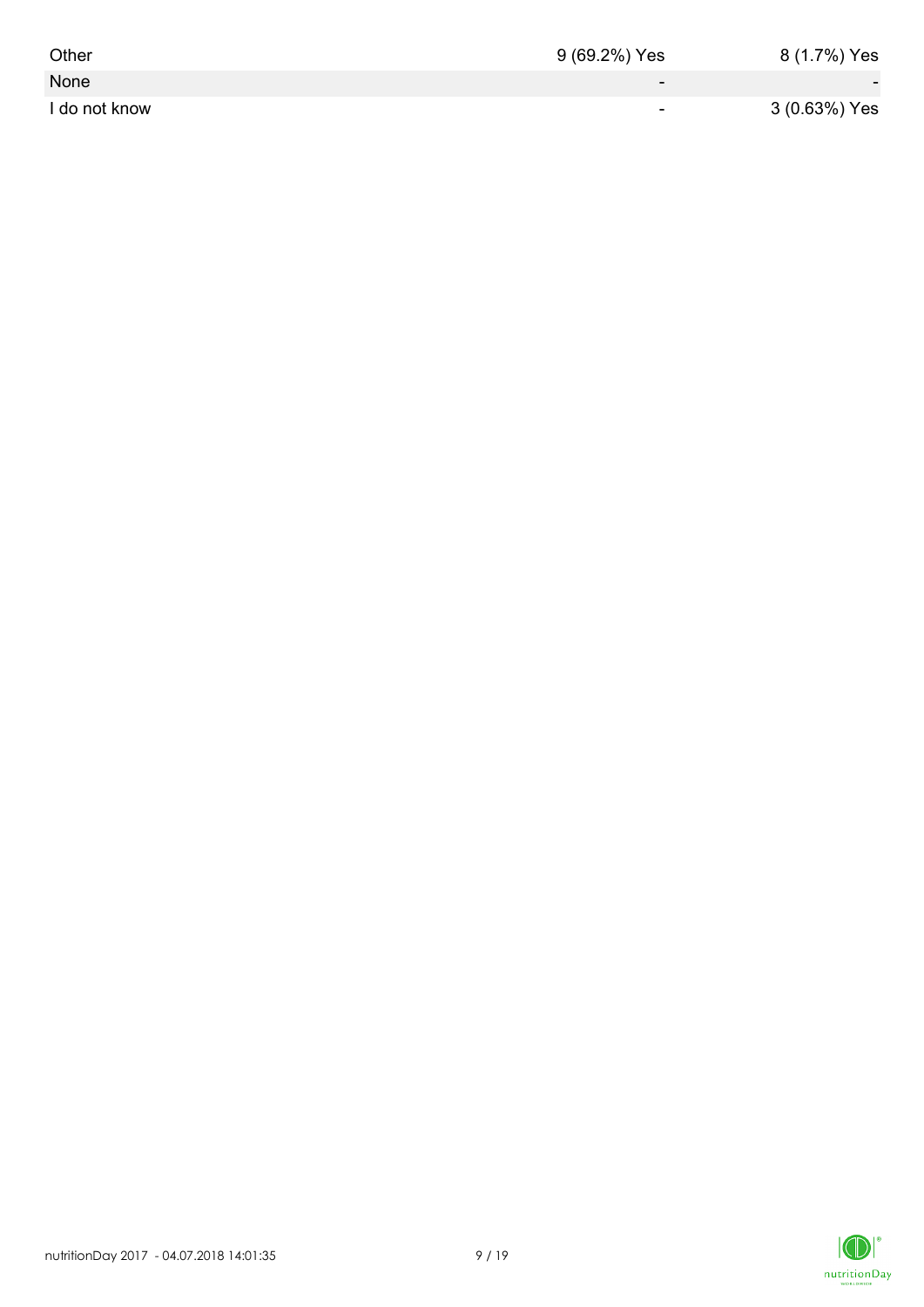|                                                                                         | <b>YOUR RESULTS</b> | <b>REFERENCE RESULTS</b> |
|-----------------------------------------------------------------------------------------|---------------------|--------------------------|
|                                                                                         |                     |                          |
| Total                                                                                   | 150                 | 9133                     |
| Age                                                                                     | 73 [60-78]          | 67 [53-78]               |
| Female                                                                                  | 69 (46.0%)          | 4630 (50.7%)             |
| Weight                                                                                  | 77.5±21.7           | 68.8±18.8                |
| Height                                                                                  | $172 + 11$          | 164±10                   |
| <b>BMI</b>                                                                              | $26.1 \pm 5.8$      | $25.4 \pm 6.0$           |
| 1. This hospital admission was                                                          |                     |                          |
| planned                                                                                 | 25 (16.7%)          | 3186 (34.9%)             |
| an emergency                                                                            | 114 (76.0%)         | 5234 (57.3%)             |
| I do not know                                                                           | 11 (7.3%)           | 713 (7.8%)               |
| No answer given                                                                         |                     |                          |
| 2a. Diagnosis at admission                                                              |                     |                          |
| 0100 Infectious and parasitic diseases                                                  | 12 (8.0%)           | 833 (9.1%)               |
| 0200 Neoplasms                                                                          | 19 (12.7%)          | 1451 (15.9%)             |
| 0300 Blood and bloodforming organs and the immune<br>mechanism                          | 10 (6.7%)           | 612 (6.7%)               |
| 0400 Endocrine, nutritional and metabolic diseases                                      | 16 (10.7%)          | 1103 (12.1%)             |
| 0500 Mental health                                                                      | 4(2.7%)             | 340 (3.7%)               |
| 0600 Nervous system                                                                     | 33 (22.0%)          | 795 (8.7%)               |
| 0700 Eye and adnexa                                                                     | 4(2.7%)             | 134 (1.5%)               |
| 0800 Ear and mastoid process                                                            | $2(1.3\%)$          | 71 (0.78%)               |
| 0900 Circulatory system                                                                 | 56 (37.3%)          | 1817 (19.9%)             |
| 1000 Respiratory system                                                                 | 14 (9.3%)           | 1407 (15.4%)             |
| 1100 Digestive system                                                                   | 22 (14.7%)          | 2255 (24.7%)             |
| 1200 Skin and subcutaneous tissue                                                       | $3(2.0\%)$          | 444 (4.9%)               |
| 1300 Musculoskeletal system and connective tissue                                       | 14 (9.3%)           | 1332 (14.6%)             |
| 1400 Genitourinary system                                                               | 13 (8.7%)           | 847 (9.3%)               |
| 1500 Pregnancy, childbirth and the puerperium                                           |                     | 126 (1.4%)               |
| 1600 Conditions originating in the perinatal period                                     |                     | 22 (0.24%)               |
| 1700 Congenital/chromosomal abnormalities                                               |                     | $9(0.10\%)$              |
| 1800 Symptoms, signs, abnormal clinical/lab findings                                    | 11 (7.3%)           | 410 (4.5%)               |
| 1900 Injury, poisoning                                                                  | 4(2.7%)             | 291 (3.2%)               |
| 2000 External causes of morbidity and mortality (e.g.<br>transport accidents, assaults) |                     | 173 (1.9%)               |
| 2100 Factors influencing health status and contact with<br>health services              | 10 (6.7%)           | 214 (2.3%)               |
| No answer given                                                                         |                     |                          |
| 3. Which conditions/comorbidities does this patient have?                               |                     |                          |
| Cardiac insufficiency                                                                   | 20 (13.3%)          | 1665 (22.5%)             |

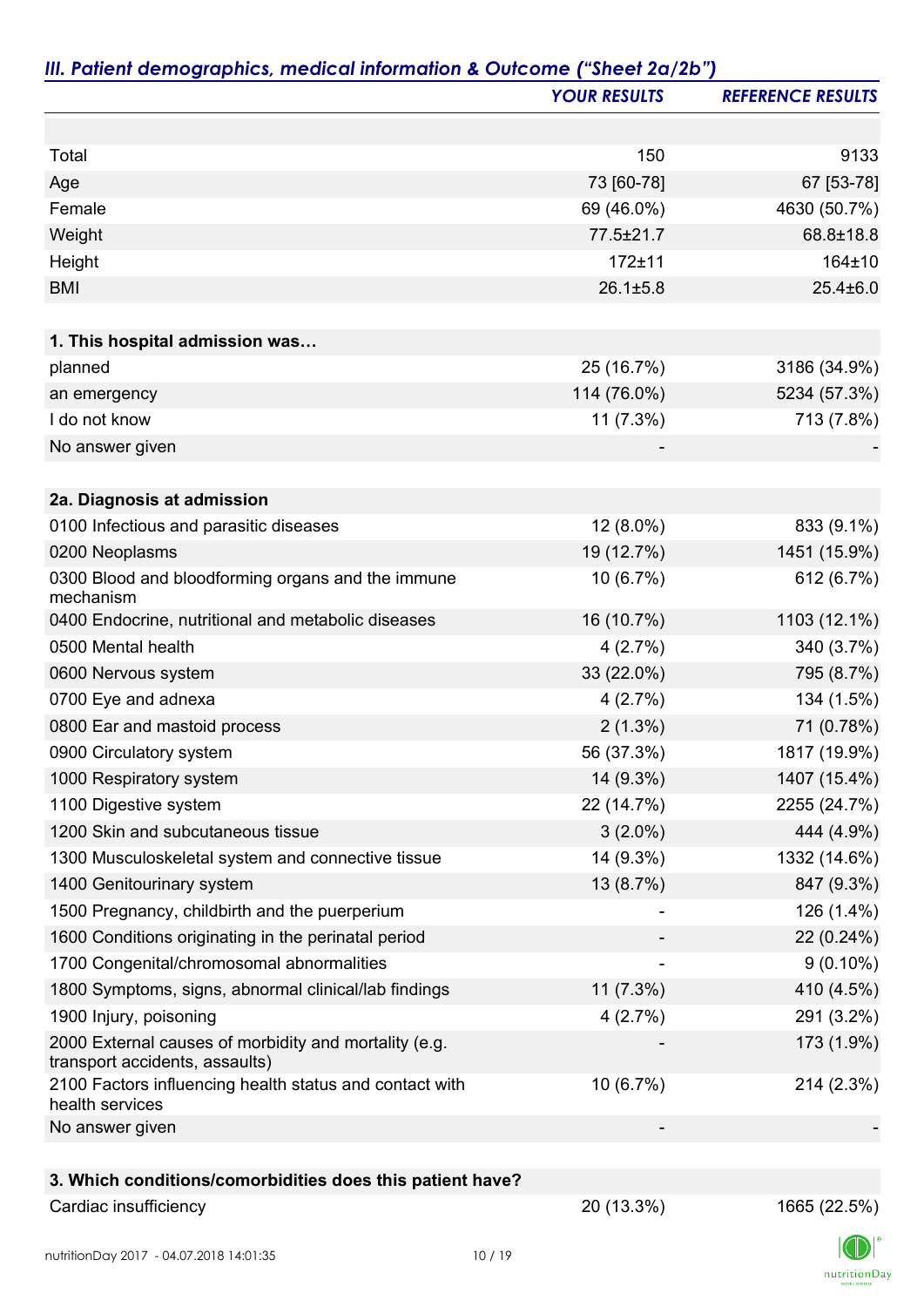| Myocardial infarction                                | 11 (7.3%)   | 418 (5.9%)   |
|------------------------------------------------------|-------------|--------------|
| Chronic lung disease                                 | 14 (9.3%)   | 1118 (15.3%) |
| Cerebral vascular disease                            | 27 (18.0%)  | 768 (10.7%)  |
| Peripheral vascular disease                          | $6(4.0\%)$  | 888 (12.3%)  |
| Chronic liver disease                                | $8(5.3\%)$  | 457 (6.4%)   |
| Chronic kidney disease                               | 4(2.7%)     | 853 (11.8%)  |
| <b>Diabetes</b>                                      | 34 (23.0%)  | 1983 (26.8%) |
| Cancer                                               | 29 (19.5%)  | 1815 (24.8%) |
| Infection                                            | 24 (16.1%)  | 1166 (16.0%) |
| Dementia                                             | $2(1.4\%)$  | 398 (5.6%)   |
| Major depressive disorder                            | 4(2.7%)     | 390 (5.5%)   |
| Other chronic mental disorder                        | 7(4.7%)     | 387 (5.5%)   |
| Other chronic disease                                | 57 (38.5%)  | 2029 (27.4%) |
| None                                                 | 29 (19.3%)  | 1421 (15.6%) |
|                                                      |             |              |
| 4a. Previous operation during this hospital stay     |             |              |
| Yes, planned                                         | 28 (18.7%)  | 1796 (19.7%) |
| Yes, acute                                           | 15 (10.0%)  | 561 (6.1%)   |
| <b>No</b>                                            | 106 (70.7%) | 6420 (70.3%) |
| I do not know                                        |             | 130 (1.4%)   |
| Missing                                              | 1(0.67%)    | 226 (2.5%)   |
|                                                      |             |              |
| Days since operation                                 | $3[1-10]$   | 4 [1-13]     |
|                                                      |             |              |
| 4b. Planned operation during this hospital stay      |             |              |
| Yes, today or tomorrow                               | 11(7.3%)    | 766 (8.4%)   |
| Yes, later                                           | $8(5.3\%)$  | 536 (5.9%)   |
| No                                                   | 123 (82.0%) | 6795 (74.4%) |
| I do not know                                        | 1(0.67%)    | 417 (4.6%)   |
| Missing                                              | 7(4.7%)     | 619 (6.8%)   |
|                                                      |             |              |
| 5. Previous ICU admission during this hospital stay? | 18 (12.0%)  | 982 (10.8%)  |
| (Yes)                                                |             |              |
|                                                      |             |              |
| 6. Is this patient terminally ill?                   | 39 (26.0%)  | 660 (7.2%)   |
|                                                      |             |              |
| 7. Fluid status                                      |             |              |
| Normal                                               | 92 (61.3%)  | 7154 (78.3%) |
| Overloaded                                           | $5(3.3\%)$  | 518 (5.7%)   |
| Dehydrated                                           | 13 (8.7%)   | 475 (5.2%)   |
| I do not know                                        | 40 (26.7%)  | 986 (10.8%)  |
| Missing                                              |             |              |
|                                                      |             |              |
| 8. Number of different medications planned           |             |              |
| Oral                                                 | $7[4-10]$   | $5[2-8]$     |
|                                                      |             |              |
| nutritionDay 2017 - 04.07.2018 14:01:35              | 11/19       |              |

 $\textsf{nutritionDay}$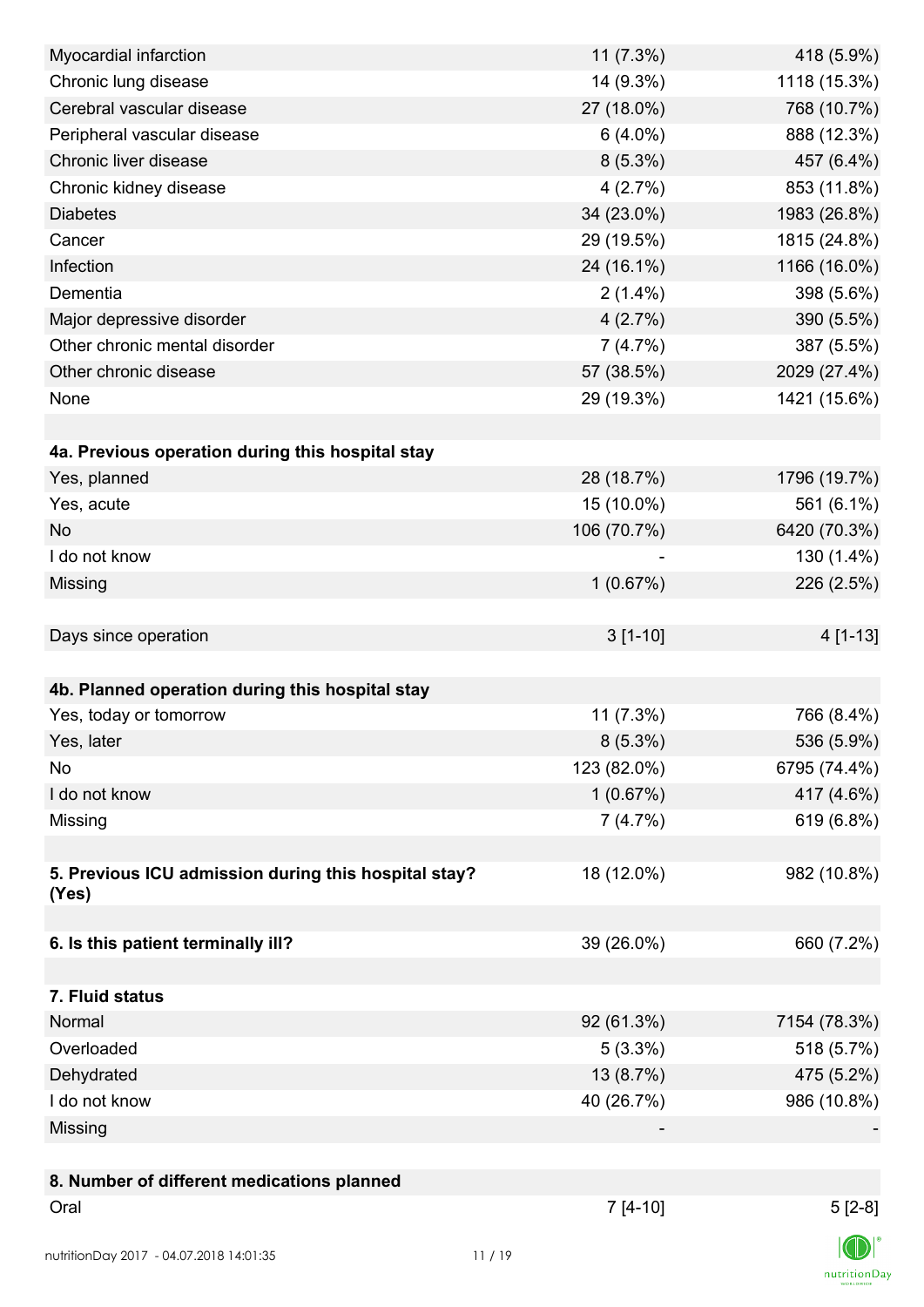| Other                                                                                    | $2[1-4]$    | $2[1-4]$     |
|------------------------------------------------------------------------------------------|-------------|--------------|
|                                                                                          |             |              |
| 9. Was this patient identified as malnourished or at risk of malnutrition?               |             |              |
| Malnourished                                                                             | $6(4.0\%)$  | 914 (10.0%)  |
| At risk                                                                                  | 32 (21.3%)  | 1610 (17.6%) |
| <b>No</b>                                                                                | 89 (59.3%)  | 5843 (64.0%) |
| I do not know                                                                            | 23 (15.3%)  | 766 (8.4%)   |
| Missing                                                                                  |             |              |
|                                                                                          |             |              |
| 10. IV Fluids                                                                            |             |              |
| Electrolyte solution (NaCl, Ringers lactate, etc)                                        | 18 (12.0%)  | 3595 (39.4%) |
| 5% Glucose solution                                                                      | $9(6.0\%)$  | 877 (9.6%)   |
|                                                                                          |             |              |
| 11. Number of ONS drinks planned                                                         | $0 [0-0]$   | $0 [0-0]$    |
|                                                                                          |             |              |
| 12. Nutrition intake                                                                     |             |              |
| Regular hospital food                                                                    | 106 (70.7%) | 5097 (55.8%) |
| Fortified/enriched hospital food                                                         | 24 (16.0%)  | 801 (8.8%)   |
| Protein/energy supplement (e.g. ONS drinks)                                              | 13 (8.7%)   | 1073 (11.7%) |
| <b>Enteral nutrition</b>                                                                 | 7(4.7%)     | 495 (5.4%)   |
| Parenteral nutrition                                                                     | 16 (10.7%)  | 485 (5.3%)   |
| Special diet                                                                             | 12 (8.0%)   | 3173 (34.7%) |
| None                                                                                     | 7(4.7%)     | 506 (5.5%)   |
|                                                                                          |             |              |
| 13a. All lines and Tubes                                                                 |             |              |
| <b>Central Venous</b>                                                                    | 23 (15.3%)  | 752 (8.2%)   |
| Peripheral venous access                                                                 | 98 (65.3%)  | 4362 (47.8%) |
| Nasogastric                                                                              | 1(0.67%)    | 269 (2.9%)   |
| Nasojejunal                                                                              | 1(0.67%)    | 38 (0.42%)   |
| Nasoduadenal                                                                             | 1(0.67%)    | 22 (0.24%)   |
| Enterostoma                                                                              |             |              |
|                                                                                          |             | 46 (0.50%)   |
| Percutaneous endoscopy/surgical gastrostomy                                              |             | 71 (0.78%)   |
| Percutaneous endoscopy/surgical jejunostomy                                              | $3(2.0\%)$  | 29 (0.32%)   |
| None                                                                                     | 39 (26.0%)  | 4024 (44.1%) |
| 13b. Were there complications with nutrition related lines<br>and tubes since admission? |             |              |
| Yes, previously                                                                          | $3(2.0\%)$  | 93 (1.0%)    |
| Yes, ongoing                                                                             | $6(4.0\%)$  | 80 (0.88%)   |
| No                                                                                       | 104 (69.3%) | 7577 (83.0%) |
| I do not know                                                                            | 25 (16.7%)  | 871 (9.5%)   |
| Missing                                                                                  | 12 (8.0%)   | 512 (5.6%)   |
|                                                                                          |             |              |

### **14. Please indicate if any of the following was done for this patient since admission**

| Energy requirements were determined |
|-------------------------------------|
|-------------------------------------|

Energy requirements were determined 22 (14.7%) 3246 (35.5%)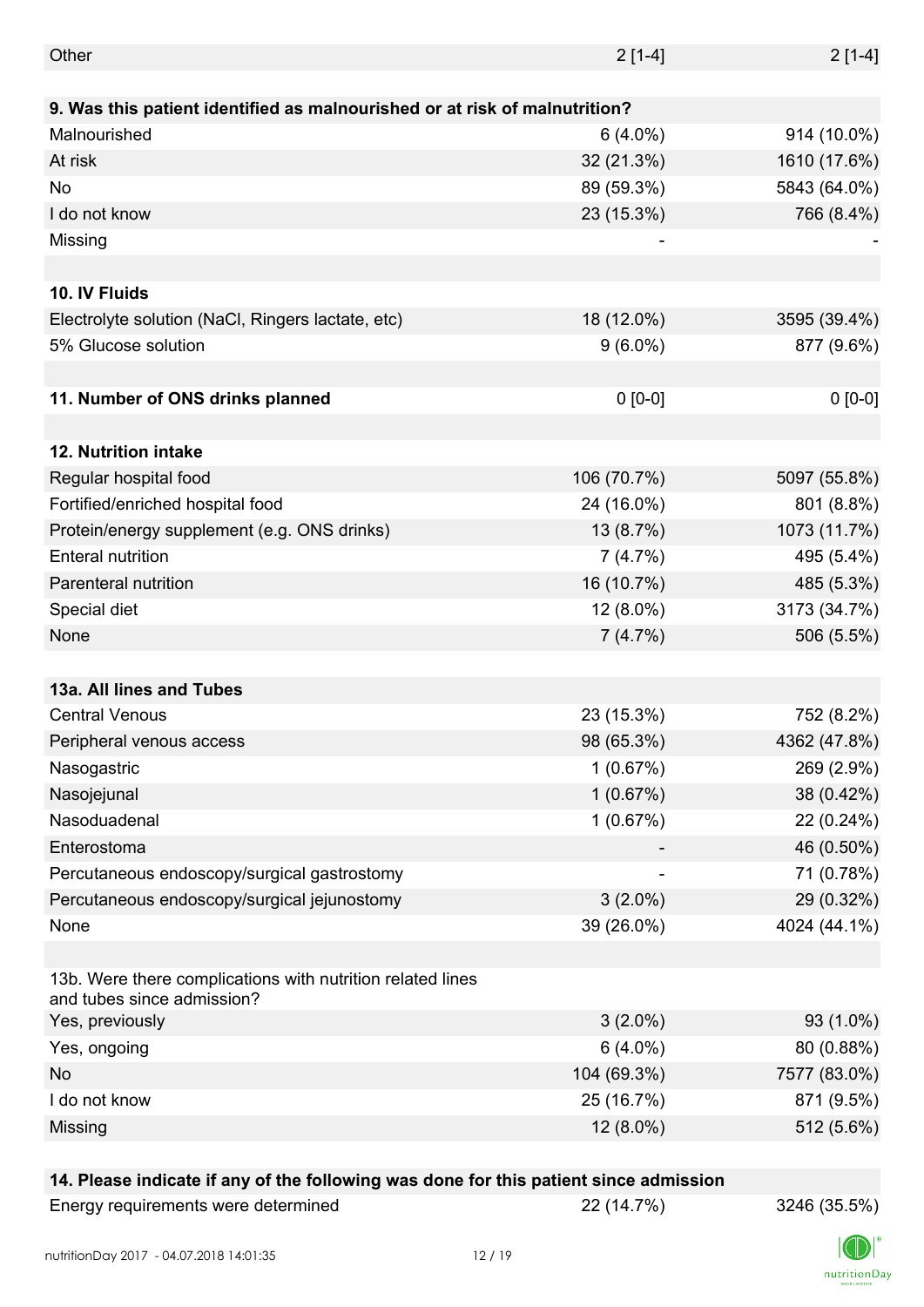| Protein requirements were determined                     | $11(7.3\%)$ | 2888 (31.6%) |
|----------------------------------------------------------|-------------|--------------|
| Food/Nutrition intake was recorded in the patient record | 40 (26.7%)  | 4124 (45.2%) |
| Nutrition treatment plan was developed                   | 25 (16.7%)  | 3183 (34.9%) |
| Nutrition expert was consulted                           | 20 (13.3%)  | 3050 (33.4%) |
| Malnutrition status is recorded in the patient record    | 35 (23.3%)  | 2529 (27.7%) |
| None                                                     |             |              |
|                                                          |             |              |
| 15a. Energy goal                                         |             |              |
| $< 500$ kcal                                             | 11 (7.3%)   | 335 (3.7%)   |
| 500-999 kcal                                             |             | 109 (1.2%)   |
| 1000-1499 kcal                                           | $2(1.3\%)$  | 957 (10.5%)  |
| 1500-1999 kcal                                           | 22 (14.7%)  | 2729 (29.9%) |
| >=2000 kcal                                              | $12(8.0\%)$ | 993 (10.9%)  |
| Not determined                                           | 85 (56.7%)  | 3222 (35.3%) |
| I do not know                                            | 18 (12.0%)  | 752 (8.2%)   |
| Missing                                                  |             | 36 (0.39%)   |
|                                                          |             |              |
| 15b. Energy intake                                       |             |              |
| $< 500$ kcal                                             | 16 (10.7%)  | 615 (6.7%)   |
| 500-999 kcal                                             |             | 525 (5.7%)   |
| 1000-1499 kcal                                           | $8(5.3\%)$  | 1192 (13.1%) |
| 1500-1999 kcal                                           | 20 (13.3%)  | 2032 (22.2%) |
| >=2000 kcal                                              | 1(0.67%)    | 597 (6.5%)   |
| Not determined                                           | 74 (49.3%)  | 2998 (32.8%) |
| I do not know                                            | 31 (20.7%)  | 1122 (12.3%) |
| Missing                                                  |             | 52 (0.57%)   |
|                                                          |             |              |
| 16. Since admission, this patient's health status has    |             |              |
| Improved                                                 | 60 (40.0%)  | 4626 (50.7%) |
| Deteriorated                                             | 15 (10.0%)  | 514 (5.6%)   |
| Remained the same                                        | 24 (16.0%)  | 2506 (27.4%) |
| This patient has just been admitted                      | 10 (6.7%)   | 574 (6.3%)   |
| I do not know                                            | 41 (27.3%)  | 913 (10.0%)  |
| Missing                                                  |             |              |
|                                                          |             |              |
| Length of hospital stay (days)                           | 11 [5-19]   | 12 [6-24]    |
|                                                          |             |              |
| <b>Outcome Code</b>                                      |             |              |
| 1= Still in the hospital                                 | $2(1.3\%)$  | 796 (8.7%)   |
| 2= Transferred to another hospital                       | $5(3.3\%)$  | 219 (2.4%)   |
| 3= Transferred to long term care                         | $5(3.3\%)$  | 373 (4.1%)   |
| 4= Rehabilitation                                        | $6(4.0\%)$  | 500 (5.5%)   |
| 5= Discharged home                                       | 115 (76.7%) | 6731 (73.7%) |
| 6= Death                                                 | $9(6.0\%)$  | 283 (3.1%)   |

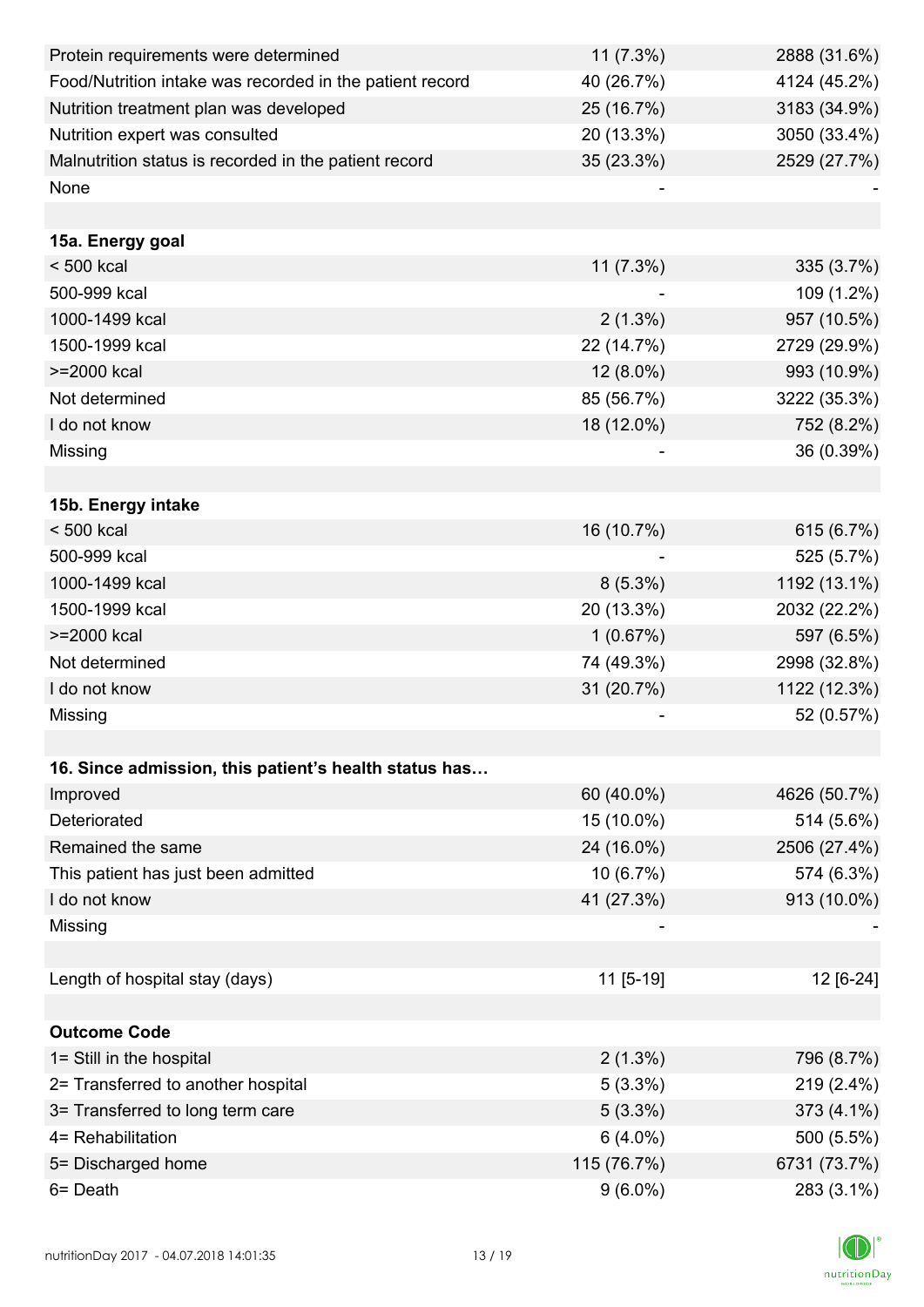| $7 =$ Others                         | $6(4.0\%)$   | 175 (1.9%)   |
|--------------------------------------|--------------|--------------|
| Missing                              | $2(1.3\%)$   | 56 (0.61%)   |
|                                      |              |              |
| Readmitted since ND                  |              |              |
| $1 = No$                             | 99 (70.7%)   | 6273 (77.4%) |
| 2= Yes, same hospital planned        | 5(3.6%)      | 483 (6.0%)   |
| 3= Yes, same hospital unplanned      | $17(12.1\%)$ | 471 (5.8%)   |
| 4= Yes, different hospital planned   | $3(2.1\%)$   | 45 (0.56%)   |
| 5= Yes, different hospital unplanned | $3(2.1\%)$   | 45 (0.56%)   |
| 6= Unknown                           | 5(3.6%)      | 366 (4.5%)   |
| Missing                              | $7(5.0\%)$   | 428 (5.3%)   |

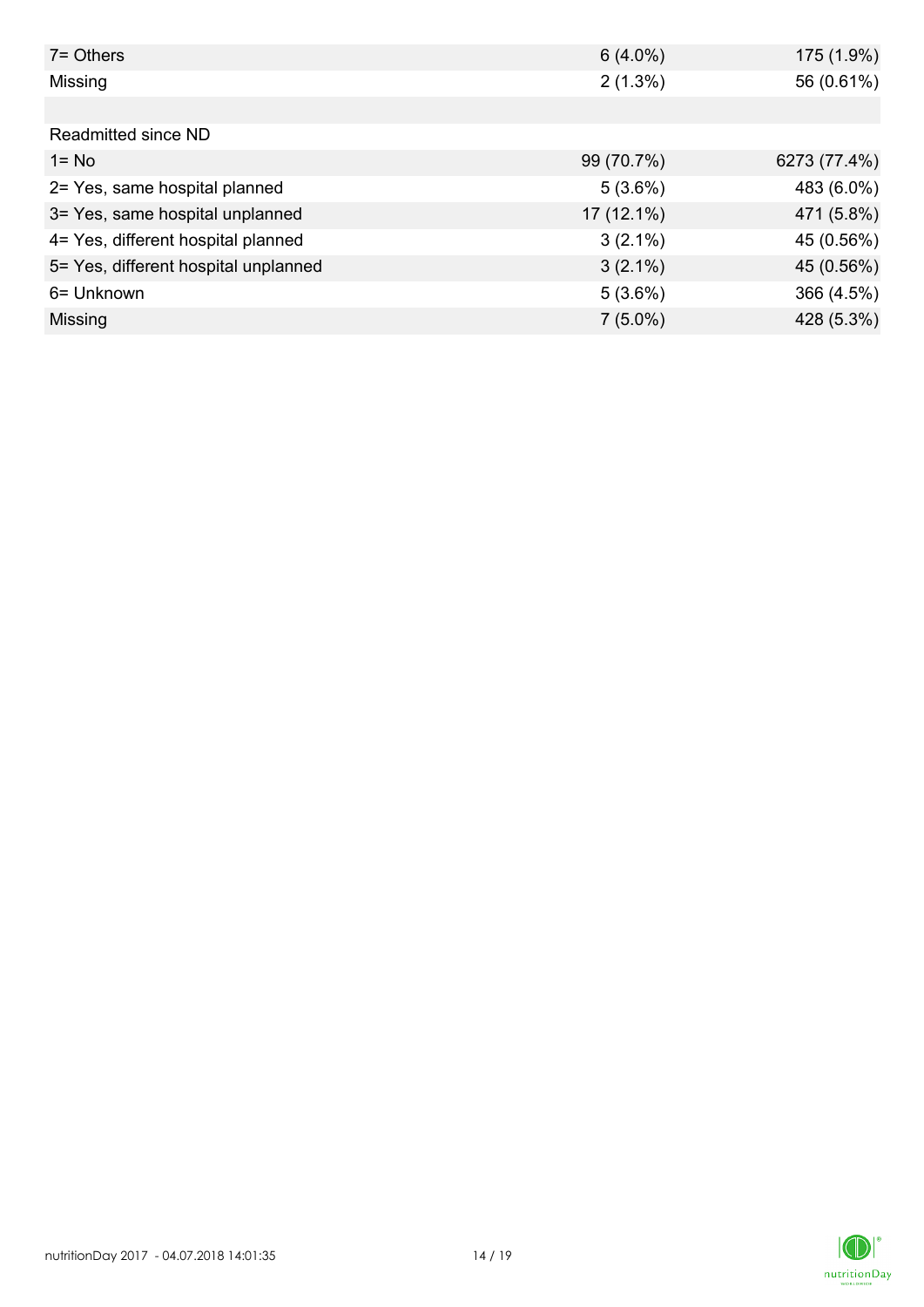|                                                                                   | <b>YOUR RESULTS</b> | <b>REFERENCE RESULTS</b> |
|-----------------------------------------------------------------------------------|---------------------|--------------------------|
|                                                                                   |                     |                          |
| 1. What are your typical dietary habits?                                          |                     |                          |
| No special dietary habits                                                         | 112 (78.3%)         | 6102 (69.3%)             |
| I am vegetarian                                                                   | $2(1.4\%)$          | 153 (1.7%)               |
| I adhee to a vegan diet                                                           |                     | 53 (0.60%)               |
| I eat gluten-free diet                                                            | $4(2.8\%)$          | 78 (0.89%)               |
| I avoid added sugars                                                              | 20 (14.0%)          | 1353 (15.4%)             |
| I avoid carbohydrates                                                             | $7(4.9\%)$          | 515 (5.9%)               |
| I eat a low fat-diet                                                              | $4(2.8\%)$          | 1034 (11.8%)             |
| I am lactose intolerant                                                           | $4(2.8\%)$          | 343 (3.9%)               |
| Other special diet due to intolerances/allergies                                  | $1(0.70\%)$         | 179 (2.0%)               |
| Other                                                                             | 12 (8.4%)           | 617 (7.0%)               |
| No answer given                                                                   | $3(2.1\%)$          | 217 (2.5%)               |
|                                                                                   |                     |                          |
| 2. Where did you live before your current hospital admission?                     |                     |                          |
| At home                                                                           | 133 (93.0%)         | 7771 (88.3%)             |
| In a nursing home or other live-in facility                                       | $3(2.1\%)$          | 295 (3.4%)               |
| I was transferred from another hospital                                           | 5(3.5%)             | 456 (5.2%)               |
| Other                                                                             | $2(1.4\%)$          | 147 (1.7%)               |
| Missing                                                                           |                     | 131 (1.5%)               |
|                                                                                   |                     |                          |
| 3. In general, are you able to walk?                                              |                     |                          |
| Yes                                                                               | 91 (63.6%)          | 5599 (63.6%)             |
| Yes, with someone's help                                                          | $7(4.9\%)$          | 963 (10.9%)              |
| Yes, independently using a cane, walker, or crutches                              | 30 (21.0%)          | 1142 (13.0%)             |
| No, I have a wheelchair                                                           | $9(6.3\%)$          | 383 (4.4%)               |
| No, I am bedridden                                                                | $3(2.1\%)$          | 579 (6.6%)               |
| Missing                                                                           | $3(2.1\%)$          | 134 (1.5%)               |
|                                                                                   |                     |                          |
| 4. In general, how would you say your health is?                                  |                     |                          |
| Very good                                                                         | 20 (14.0%)          | 633 (7.2%)               |
| Good                                                                              | 48 (33.6%)          | 3217 (36.6%)             |
| Fair                                                                              | 41 (28.7%)          | 3329 (37.8%)             |
| Poor                                                                              | 24 (16.8%)          | 1202 (13.7%)             |
| Very poor                                                                         | $8(5.6\%)$          | 268 (3.0%)               |
| Missing                                                                           | $2(1.4\%)$          | 151 (1.7%)               |
|                                                                                   |                     |                          |
| 5. Over the last 12 months prior to your current hospital admission approximately |                     |                          |
| how many times have you seen a doctor?                                            | $3[2-6]$            | $4[2-10]$                |
| how many times have you been admitted to the                                      | $1[0-2]$            | $1[0-2]$                 |
| hospital (Emergency room, any ward)?                                              |                     |                          |
| how many nights in total have you spent in hospital?                              | $3[0-13]$           | $5[0-15]$                |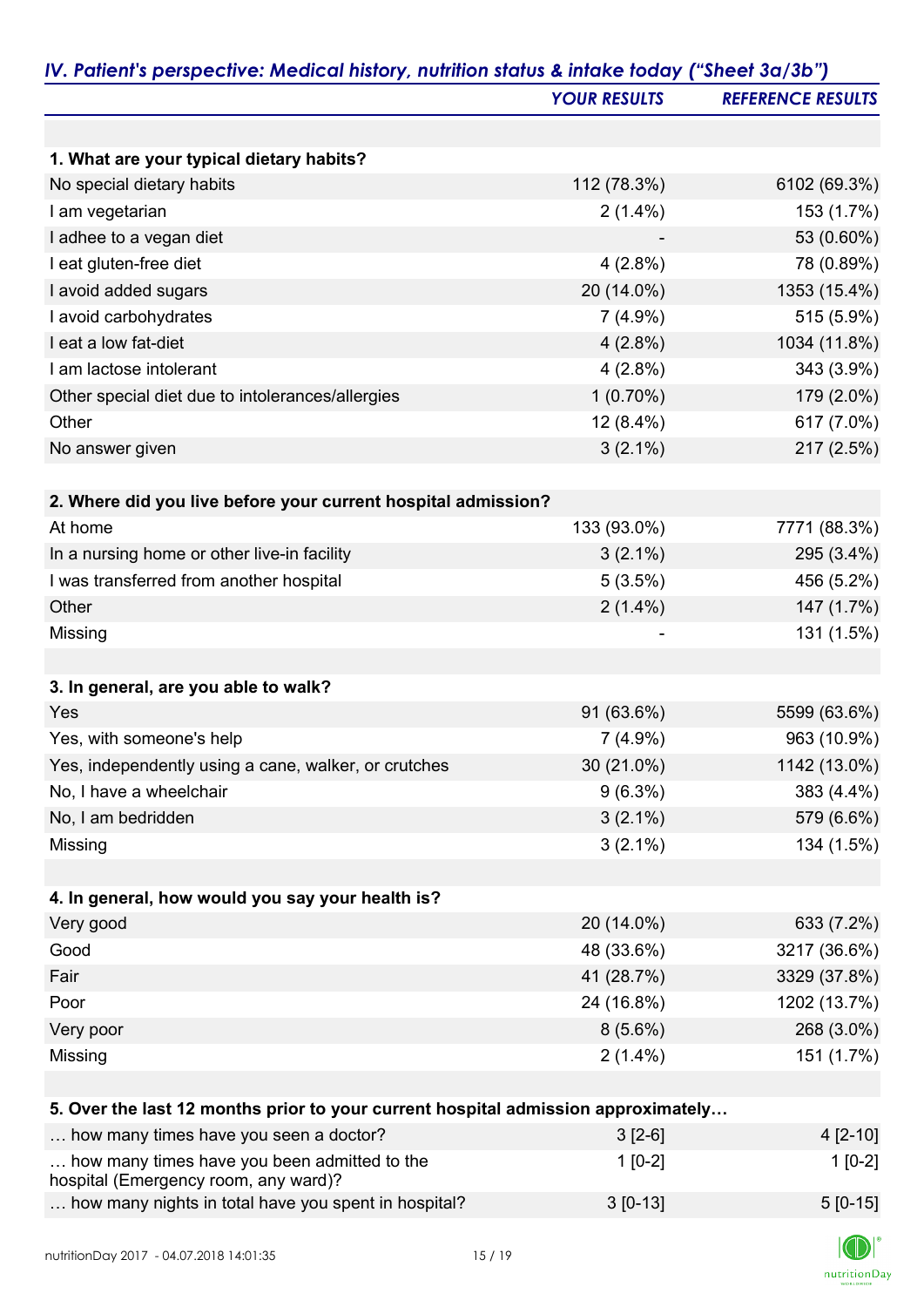| 6. How many different medications do you take routinely each day (prior to hospitalisation)? |             |              |
|----------------------------------------------------------------------------------------------|-------------|--------------|
| $1 - 2$                                                                                      | 29 (20.3%)  | 1694 (19.3%) |
| $3-5$                                                                                        | 35 (24.5%)  | 2352 (26.7%) |
| More than 5                                                                                  | 46 (32.2%)  | 2722 (30.9%) |
| None                                                                                         | 27 (18.9%)  | 1418 (16.1%) |
| I do not know                                                                                | 5(3.5%)     | 449 (5.1%)   |
| Missing                                                                                      | $1(0.70\%)$ | 165 (1.9%)   |
|                                                                                              |             |              |
| 7. Do you have health insurance?                                                             |             |              |
| Yes, private insurance only                                                                  | 10 (7.0%)   | 1319 (15.0%) |
| Yes, public insurance only                                                                   | 88 (61.5%)  | 4350 (49.4%) |
| Yes, both                                                                                    | 11(7.7%)    | 1115 (12.7%) |
| <b>None</b>                                                                                  | 20 (14.0%)  | 1177 (13.4%) |
| I prefer not to answer                                                                       | $7(4.9\%)$  | 510 (5.8%)   |
| Missing                                                                                      | $7(4.9\%)$  | 329 (3.7%)   |
|                                                                                              |             |              |
| 8. What was your weight 5 years ago?                                                         | 79 [64-90]  | 70 [60-83]   |
| I do not know                                                                                | 29 (20.3%)  | 2377 (27.0%) |
|                                                                                              |             |              |
| 9a. Have you lost weight within the last 3 months?                                           |             |              |
| Yes, intentionally                                                                           | 19 (13.3%)  | 827 (9.4%)   |
| Yes, unintentionally                                                                         | 48 (33.6%)  | 3324 (37.8%) |
| No, my weight stayed the same                                                                | 43 (30.1%)  | 2582 (29.3%) |
| No, I gained weight                                                                          | 14 (9.8%)   | 951 (10.8%)  |
| I do not know                                                                                | $10(7.0\%)$ | 907 (10.3%)  |
| Missing                                                                                      | $9(6.3\%)$  | 209 (2.4%)   |
|                                                                                              |             |              |
| 9b. If yes, how many kg did you lose?                                                        | $5[4-9]$    | $6[3-10]$    |
| I do not know                                                                                | 8 (11.9%)   | 701 (16.9%)  |
|                                                                                              |             |              |
| 10. Did you know about your hospitalisation two days                                         | 30 (22.7%)  | 3271 (39.2%) |
| before admission? (Yes)                                                                      |             |              |
|                                                                                              |             |              |
| 11. Please indicate if you                                                                   |             |              |
| were weighed at admission                                                                    | 67 (48.6%)  | 4927 (56.7%) |
| were informed about your nutrition status                                                    | 28 (20.6%)  | 2797 (32.5%) |
| were informed about nutrition care options                                                   | 24 (17.4%)  | 2491 (29.0%) |
| received special nutrition care                                                              | 24 (17.5%)  | 2357 (27.5%) |
|                                                                                              |             |              |
| 12. How well have you eaten in the week before you were admitted to the hospital?            |             |              |
| More than normal                                                                             | 5(3.5%)     | 388 (4.4%)   |
| Normal                                                                                       | 96 (68.1%)  | 5401 (61.8%) |

About 3/4 of normal 844 (9.7%) About half of normal 12 (8.5%) 1065 (12.2%)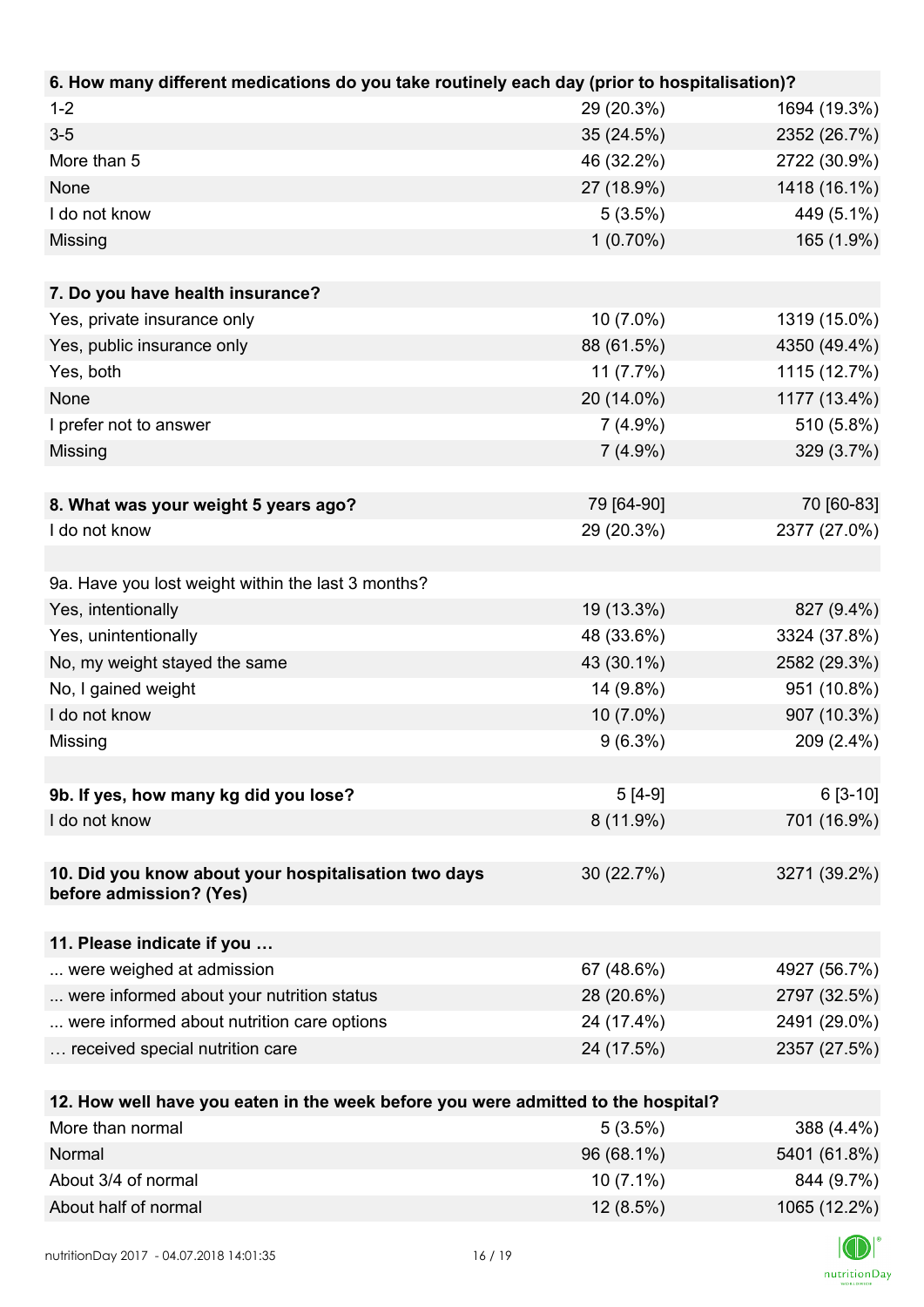| About a quarter to nearly nothing                                              | 12 (8.5%)   | 791 (9.0%)                                                                              |
|--------------------------------------------------------------------------------|-------------|-----------------------------------------------------------------------------------------|
| I do not know                                                                  |             | 88 (1.0%)                                                                               |
| Missing                                                                        | 6(4.3%)     | 167 (1.9%)                                                                              |
|                                                                                |             |                                                                                         |
| 13. In general, how satisfied are you with the food at the hospital?           |             |                                                                                         |
| Very satisfied                                                                 | 20 (14.2%)  | 2368 (27.1%)                                                                            |
| Somewhat satisfied                                                             | 60 (42.6%)  | 2629 (30.1%)                                                                            |
| <b>Neutral</b>                                                                 | 22 (15.6%)  | 1752 (20.0%)                                                                            |
| <b>Dissatisfied</b>                                                            | $9(6.4\%)$  | 691 (7.9%)                                                                              |
| Very dissatisfied                                                              | $4(2.8\%)$  | 261 (3.0%)                                                                              |
| I do not know                                                                  | 16 (11.3%)  | 726 (8.3%)                                                                              |
| Missing                                                                        | 10 (7.1%)   | 317 (3.6%)                                                                              |
|                                                                                |             |                                                                                         |
| 14. Did you get any help with eating TODAY?                                    |             |                                                                                         |
| Yes, from family or friends                                                    | $2(1.4\%)$  | 978 (11.2%)                                                                             |
| Yes, from hospital staff                                                       | $10(7.1\%)$ | 581 (6.6%)                                                                              |
| No                                                                             | 117 (83.0%) | 6652 (76.1%)                                                                            |
| I do not know                                                                  | $1(0.71\%)$ | $113(1.3\%)$                                                                            |
| Missing                                                                        | 11(7.8%)    | 420 (4.8%)                                                                              |
|                                                                                |             |                                                                                         |
| 15. Were you able to eat without interruption TODAY?<br>(Yes)                  | 94 (76.4%)  | 6110 (74.6%)                                                                            |
|                                                                                |             |                                                                                         |
| 16a. Please indicate how much hospital food you ate for lunch or dinner TODAY: |             |                                                                                         |
| About all                                                                      | 66 (46.8%)  | 4213 (48.2%)                                                                            |
|                                                                                |             |                                                                                         |
| 1/2                                                                            | 22 (15.6%)  |                                                                                         |
| 1/4                                                                            | 17 (12.1%)  | 1064 (12.2%)                                                                            |
| Nothing                                                                        | 22 (15.6%)  |                                                                                         |
| Missing                                                                        | 14 (9.9%)   |                                                                                         |
|                                                                                |             |                                                                                         |
| 16b. The portion size of the meal I ordered TODAY was                          |             |                                                                                         |
| Standard                                                                       | 70 (49.6%)  |                                                                                         |
| Smaller                                                                        | 27 (19.1%)  | 811 (9.3%)                                                                              |
| Larger                                                                         | $1(0.71\%)$ |                                                                                         |
| I do not know                                                                  | 14 (9.9%)   | 884 (10.1%)                                                                             |
| Missing                                                                        | 29 (20.6%)  | 1094 (12.5%)                                                                            |
|                                                                                |             |                                                                                         |
| 17. If you did not eat everything of your meal, please tell us why:            |             |                                                                                         |
| I did not like the type of food offered                                        | $8(13.1\%)$ | 2075 (23.7%)<br>1004 (11.5%)<br>388 (4.4%)<br>5611 (64.2%)<br>344 (3.9%)<br>608 (14.7%) |
| I did not like the smell/taste of the food                                     | $4(6.6\%)$  | 474 (11.4%)                                                                             |
| The food did not fit my cultural/religious preferences                         |             |                                                                                         |
| The food was too hot                                                           |             | 15 (0.36%)                                                                              |
| The food was too cold                                                          | $1(1.6\%)$  | 54 (1.3%)<br>95 (2.3%)                                                                  |
| Due to food allergy/intolerance<br>I was not hungry at that time               | $8(13.1\%)$ | 27 (0.65%)<br>709 (17.1%)                                                               |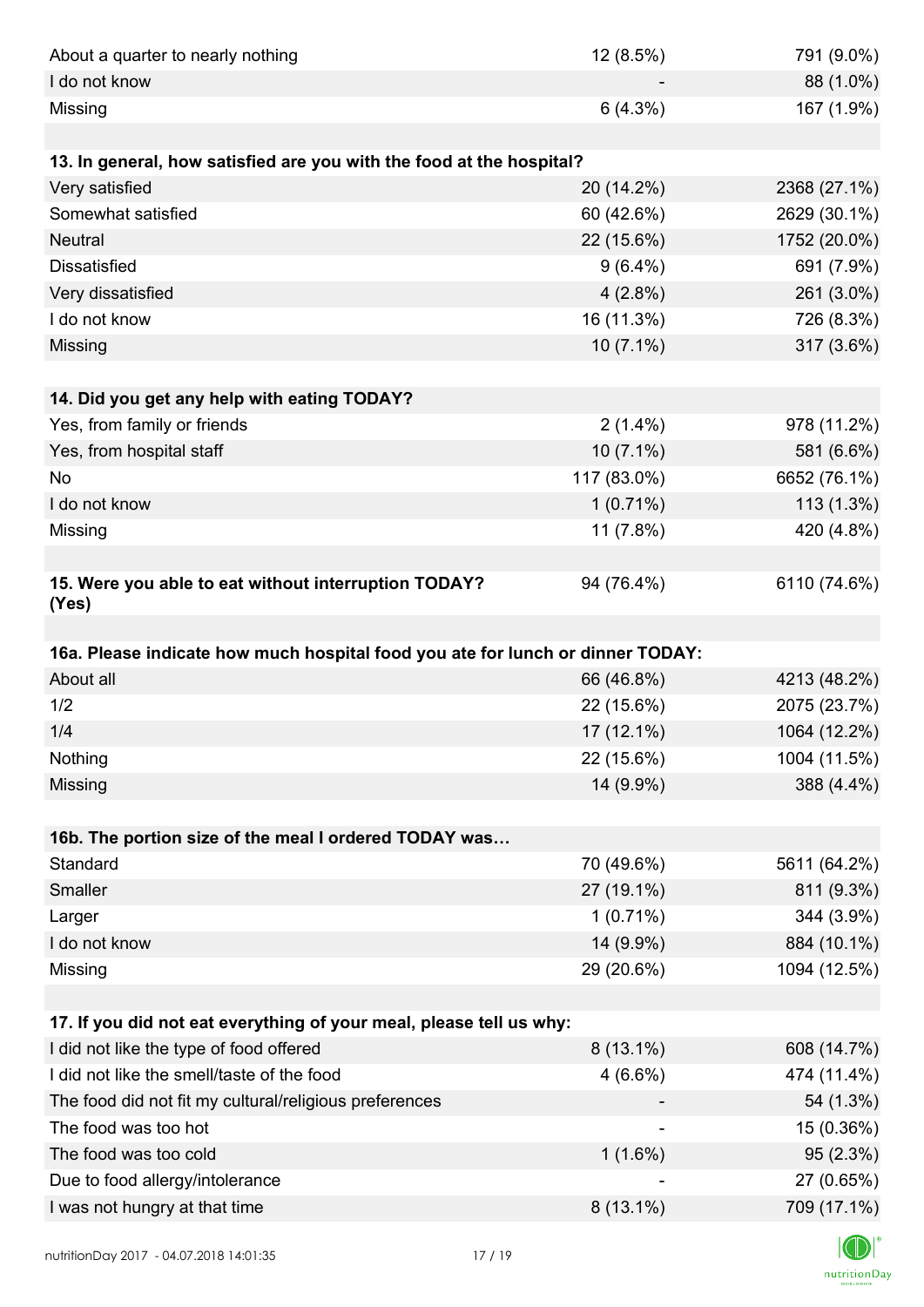| I do not have my usual appetite                                                      | 18 (29.5%)  | 1167 (28.2%) |
|--------------------------------------------------------------------------------------|-------------|--------------|
| I have problems chewing/swallowing                                                   | $4(6.6\%)$  | 239 (5.8%)   |
| I normally eat less than what was served                                             | $8(13.1\%)$ | 457 (11.0%)  |
| I had nausea/vomiting                                                                | $6(9.8\%)$  | 345 (8.3%)   |
| I was too tired                                                                      | $2(3.3\%)$  | 227 (5.5%)   |
| I cannot eat without help                                                            | $1(1.6\%)$  | 73 (1.8%)    |
| I was not allowed to eat                                                             | $9(14.8\%)$ | 460 (11.1%)  |
| I had an exam, surgery, or test and missed my meal                                   | $1(1.6\%)$  | 243 (5.9%)   |
| I did not get requested food                                                         |             | 54 (1.3%)    |
| No answer given                                                                      | 13 (21.3%)  | 510 (12.3%)  |
|                                                                                      |             |              |
| 18. Enter the number of glasses/cups of the drinks you consumed in the last 24 hours |             |              |
| Water                                                                                | $3[2-5]$    | $3[2-5]$     |
| Tea                                                                                  | $1[1-2]$    | $1[0-2]$     |
| Coffee                                                                               | $2[1-3]$    | $1[0-2]$     |
| <b>Milk</b>                                                                          | $1[1-2]$    | $1[0-1]$     |
| Fruit juice                                                                          | $2[1-3]$    | $1[0-2]$     |
| Soft drinks                                                                          | $2[1-3]$    | $0 [0-1]$    |
| Nutrition drink                                                                      | $1[1-2]$    | $0 [0-1]$    |
| Other                                                                                | $1[1-3]$    | $0 [0-1]$    |
|                                                                                      |             |              |
| 19a. Did you eat any food apart from hospital food<br><b>TODAY?</b>                  | 22 (17.1%)  | 2179 (27.2%) |
| 19b. If yes, what did you eat?                                                       |             |              |
| Sweet snacks                                                                         | 6(27.3%)    | 548 (25.1%)  |
| Salty snacks                                                                         | 3(13.6%)    | 290 (13.3%)  |
| Homemade food                                                                        | 4 (18.2%)   | 320 (14.7%)  |
| Fruits                                                                               | 7(31.8%)    | 774 (35.5%)  |
| Dairy products                                                                       | 3(13.6%)    | 221 (10.1%)  |
| Food delivered/restaurant                                                            | $1(4.5\%)$  | 85 (3.9%)    |
| Sandwich                                                                             | 5(22.7%)    | 145 (6.7%)   |
| Other                                                                                | $1(4.5\%)$  | 429 (19.7%)  |
|                                                                                      |             |              |
| 20. How has your food intake changed since your hospital admission?                  |             |              |
| Increased                                                                            | 19 (13.5%)  | 1201 (13.7%) |
| Decreased                                                                            | 47 (33.3%)  | 2809 (32.1%) |
| Stayed the same                                                                      | 49 (34.8%)  | 3616 (41.4%) |
| I do not know                                                                        | $9(6.4\%)$  | 601 (6.9%)   |
| Missing                                                                              | 17 (12.1%)  | 517 (5.9%)   |
|                                                                                      |             |              |
| 21. TODAY I feel                                                                     |             |              |
| Stronger than at admission                                                           | 59 (41.8%)  | 3792 (43.4%) |
| Weaker than at admission                                                             | 31 (22.0%)  | 1514 (17.3%) |
| Same as at admission                                                                 | 36 (25.5%)  | 2454 (28.1%) |
|                                                                                      |             |              |